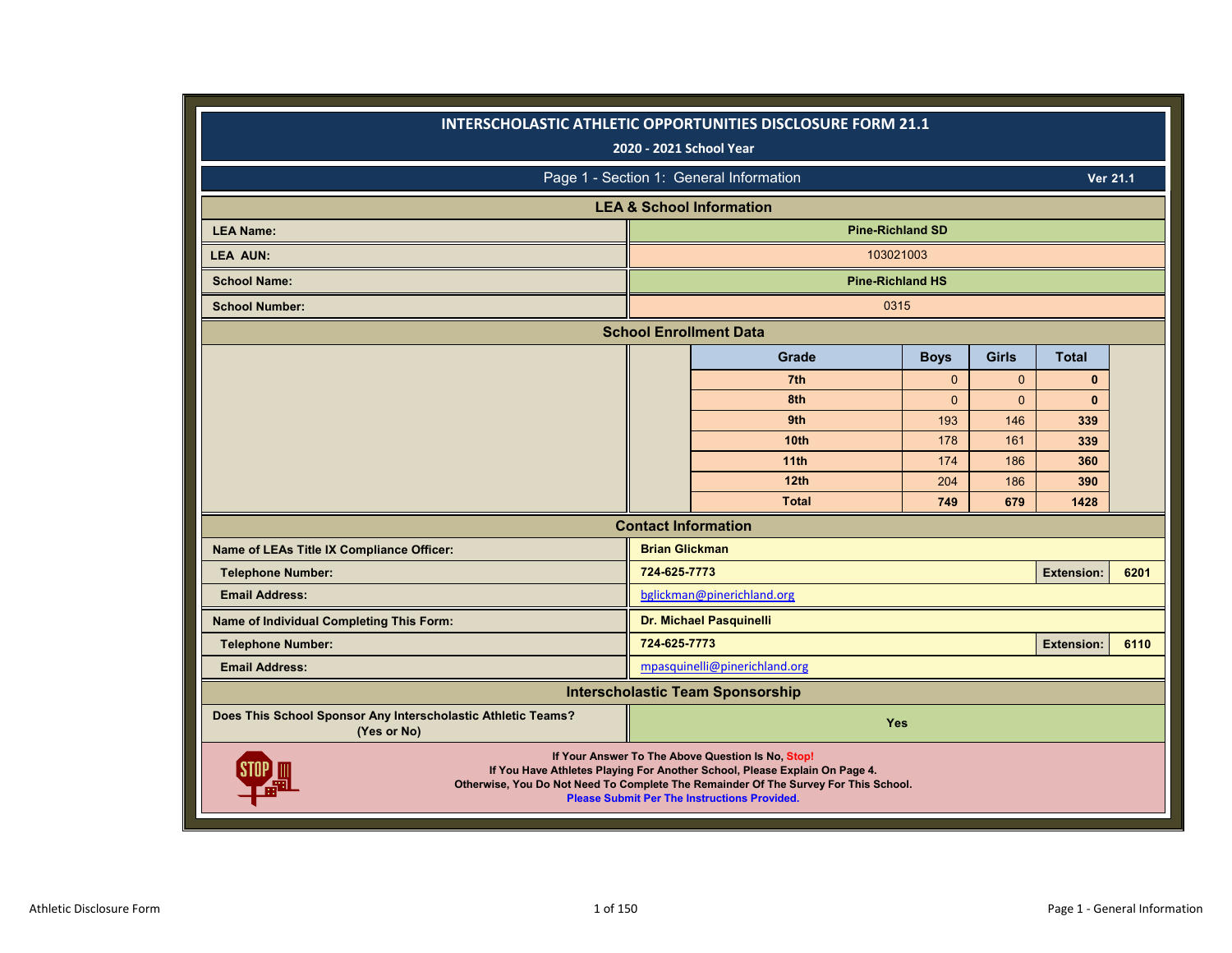|                                        |              |                          |                                 |                                                     |                                           |     |                                   |     |                        |                 |                                                  | <b>INTERSCHOLASTIC ATHLETIC OPPORTUNITIES DISCLOSURE FORM 21.1</b><br>2020 - 2021 School Year |              |                                                                                                            |                |                |                |              |                                                          |                 |                  |                                |                                   |                                   |                               |                  |                                                                     |                      |
|----------------------------------------|--------------|--------------------------|---------------------------------|-----------------------------------------------------|-------------------------------------------|-----|-----------------------------------|-----|------------------------|-----------------|--------------------------------------------------|-----------------------------------------------------------------------------------------------|--------------|------------------------------------------------------------------------------------------------------------|----------------|----------------|----------------|--------------|----------------------------------------------------------|-----------------|------------------|--------------------------------|-----------------------------------|-----------------------------------|-------------------------------|------------------|---------------------------------------------------------------------|----------------------|
|                                        |              |                          | School: Pine-Richland HS - 0315 |                                                     |                                           |     |                                   |     |                        |                 |                                                  | Page 2 - Section 1: Team Information                                                          |              |                                                                                                            |                |                |                |              |                                                          |                 |                  |                                |                                   | LEA: Pine-Richland SD - 103021003 |                               |                  |                                                                     |                      |
|                                        |              |                          |                                 |                                                     |                                           |     |                                   |     | <b>TEAM MEMBERSHIP</b> |                 |                                                  |                                                                                               |              |                                                                                                            |                |                |                |              |                                                          |                 |                  |                                |                                   |                                   | <b>COACHES &amp; TRAINERS</b> |                  |                                                                     |                      |
| <b>Sport</b>                           | Boys/Girls   | Level                    |                                 | <b>Total Number of Participants</b><br>Competition) | As Of The Day Of The First Scheduled Team |     | Season(s) Team<br><b>Competes</b> |     |                        |                 | <b>Team History</b><br>(Format =YYYY, e.g. 1955) |                                                                                               |              | <b>Total Number of</b><br><b>Competitions Scheduled</b><br>Per Season                                      |                |                |                | Season       | <b>Total Number of</b><br><b>Competitions Played Per</b> |                 |                  |                                | <b>NUMBER OF COACHES PER TEAM</b> |                                   |                               |                  | PERCENTAGE OF TIME SPENT BY EACH<br>ATHLETIC TRAINER WITH EACH TEAM |                      |
|                                        |              |                          |                                 |                                                     |                                           |     |                                   |     | Year                   | Year of         | Year of                                          | Year of                                                                                       |              |                                                                                                            |                |                |                |              |                                                          |                 | Head             |                                |                                   | <b>Assistant</b>                  | <b>Trainer 1</b>              | <b>Trainer 2</b> | Trainer 3                                                           | <b>Trainer 4</b>     |
|                                        |              |                          | <b>Boys</b>                     | Girls                                               | <b>TOTAL</b>                              | F.  | $\mathsf{w}$                      | S   | <b>Established</b>     | <b>Demotion</b> | Elimination                                      | Reinstatement                                                                                 | F            | $\mathsf{W}% _{T}=\mathsf{W}_{T}\!\left( a,b\right) ,\ \mathsf{W}_{T}=\mathsf{W}_{T}\!\left( a,b\right) ,$ | $\mathsf{s}$   | <b>Total</b>   | F.             | $\mathbf{w}$ | $\mathsf{s}$                                             | <b>Total</b>    | <b>Full Time</b> | <b>Part Time</b>               | <b>Full Time</b>                  | <b>Part Time</b>                  | 100.00%                       | 100.00%          | 25.00%                                                              | 27.00%               |
| <b>Baseball</b>                        | Boys         | Varsity                  | 20                              |                                                     | 20                                        |     |                                   | Yes | 1984                   |                 |                                                  |                                                                                               |              |                                                                                                            | 18             | 18             |                |              | 17                                                       | 17              |                  | $\mathbf{1}$                   |                                   | 1                                 | 5.00%                         | 0.00%            | 0.00%                                                               | 0.00%                |
| <b>Basketball</b>                      | Boys         | Varsity                  | 9                               |                                                     | $\overline{9}$<br>$\overline{0}$          |     | Yes                               |     | 1984                   |                 |                                                  |                                                                                               |              | 19                                                                                                         |                | 19<br>$\Omega$ |                | 18           |                                                          | 18<br>$\Omega$  |                  | 1                              |                                   | $\mathbf{1}$                      | 5.00%                         | 0.00%            | 0.00%                                                               | 0.00%                |
| <b>Bowling</b><br><b>Cross Country</b> | Boys<br>Boys | Varsity<br>Varsity       | 28                              |                                                     | 28                                        | Yes |                                   |     | 1984                   |                 |                                                  |                                                                                               | $\mathbf{q}$ |                                                                                                            |                | $\mathbf{q}$   | 9              |              |                                                          | $\mathbf{q}$    |                  | 1                              |                                   | $\overline{1}$                    | 0.00%<br>5.00%                | 0.00%<br>0.00%   | 0.00%<br>0.00%                                                      | 0.00%<br>0.00%       |
| Football                               | Boys         | Varsity                  | 45                              |                                                     | 45                                        | Yes |                                   |     | 1984                   |                 |                                                  |                                                                                               | 8            |                                                                                                            |                |                | $\overline{7}$ |              |                                                          |                 |                  | $\mathbf{1}$                   |                                   | $\overline{\mathbf{3}}$           | 11.00%                        | 0.00%            | 0.00%                                                               | 6.00%                |
| Golf                                   | Boys         | Varsity                  | 8                               |                                                     | 8                                         | Yes |                                   |     | 1984                   |                 |                                                  |                                                                                               | 16           |                                                                                                            |                | 16             | 14             |              |                                                          | 14              |                  | $\mathbf{1}$                   |                                   |                                   | 0.00%                         | 5.00%            | 0.00%                                                               | 0.00%                |
| Lacrosse                               | Boys         | Varsity                  | 16                              |                                                     | 16                                        |     |                                   | Yes | 1999                   |                 |                                                  |                                                                                               |              |                                                                                                            | 18             | 18             |                |              | 16                                                       | 16              |                  |                                |                                   |                                   | 0.00%                         | 0.00%            | 0.00%                                                               | 0.00%                |
| Rifle                                  | Boys         | Varsity                  |                                 |                                                     | $\overline{0}$                            |     |                                   |     |                        |                 |                                                  |                                                                                               |              |                                                                                                            |                | $\Omega$       |                |              |                                                          | $\Omega$        |                  |                                |                                   |                                   | 0.00%                         | 0.00%            | 0.00%                                                               | 0.00%                |
| Soccer                                 | Boys         | Varsity                  | 22                              |                                                     | 22                                        | Yes |                                   |     | 1989                   |                 |                                                  |                                                                                               | 15           |                                                                                                            |                | 15             | 14             |              |                                                          | 14              |                  | $\mathbf{1}$                   |                                   | $\mathbf{1}$                      | 5.00%                         | 0.00%            | 0.00%                                                               | 0.00%                |
| <b>Swimming and Diving</b>             | Boys         | Varsity                  |                                 |                                                     | $\overline{0}$                            |     |                                   |     |                        |                 |                                                  |                                                                                               |              |                                                                                                            |                | $\Omega$       |                |              |                                                          | $\mathbf{0}$    |                  |                                |                                   |                                   | 0.00%                         | 0.00%            | 0.00%                                                               | 0.00%                |
| <b>Tennis</b>                          | Boys         | Varsity                  | 11                              |                                                     | 11                                        |     |                                   | Yes | 1994                   |                 |                                                  |                                                                                               |              |                                                                                                            | 13             | 13             |                |              | 11                                                       | 11              |                  | 1                              |                                   | 1                                 | 0.00%                         | 5.00%            | 0.00%                                                               | 0.00%                |
| Track & Field (Indoor)                 | Boys         | Varsity                  |                                 |                                                     | $\overline{0}$                            |     |                                   |     |                        |                 |                                                  |                                                                                               |              |                                                                                                            |                | $\Omega$       |                |              |                                                          | $\Omega$        |                  |                                |                                   |                                   | 0.00%                         | 0.00%            | 0.00%                                                               | 0.00%                |
| <b>Track &amp; Field (Outdoor)</b>     | Boys         | Varsity                  | 73                              | 65                                                  | 138                                       |     |                                   | Yes | 1984                   |                 |                                                  |                                                                                               |              |                                                                                                            | 14             | 14             |                |              | 14                                                       | 14              |                  | 1                              |                                   | 6                                 | 12.00%                        | 0.00%            | 5.00%                                                               | 0.00%                |
| Volleyball                             | Boys         | Varsity                  | 10                              |                                                     | 10                                        |     |                                   | Yes | 2005                   |                 |                                                  |                                                                                               |              |                                                                                                            | 22             | 22             |                |              | 21                                                       | 21              |                  | 1                              |                                   | 1                                 | 0.00%                         | 5.00%            | 0.00%                                                               | 0.00%                |
| <b>Water Polo</b>                      | Boys         | Varsity                  |                                 |                                                     | $\overline{0}$                            |     |                                   |     |                        |                 |                                                  |                                                                                               |              |                                                                                                            |                | $\Omega$       |                |              |                                                          | $\mathbf{0}$    |                  |                                |                                   |                                   | 0.00%                         | 0.00%            | 0.00%                                                               | 0.00%                |
| Wrestling                              | Boys         | Varsity                  | 12                              |                                                     | 12                                        |     | Yes                               |     | 1984                   |                 |                                                  |                                                                                               |              | 6                                                                                                          |                | -6             |                | 6            |                                                          | -6              |                  | 1                              |                                   | $\mathbf{1}$                      | 0.00%                         | 5.00%            | 5.00%                                                               | 0.00%                |
| <b>Baseball</b>                        | Boys         | Jr Varsity               | 18                              |                                                     | 18                                        |     |                                   | Yes | 1984                   |                 |                                                  |                                                                                               |              |                                                                                                            | 16             | 16             |                |              | 13                                                       | 13              |                  | $\mathbf{1}$                   |                                   | $\mathbf{1}$                      | 5.00%                         | 0.00%            | 0.00%                                                               | 0.00%                |
| <b>Basketball</b>                      | Boys         | Jr Varsity               | $\overline{7}$                  |                                                     | $\overline{7}$                            |     | Yes                               |     | 1984                   |                 |                                                  |                                                                                               |              | 19                                                                                                         |                | 19             |                | 18           |                                                          | 18              |                  | $\mathbf{1}$                   |                                   |                                   | 5.00%                         | 0.00%            | 0.00%                                                               | 0.00%                |
| <b>Bowling</b>                         | Boys         | Jr Varsity               |                                 |                                                     | $\overline{0}$                            |     |                                   |     |                        |                 |                                                  |                                                                                               |              |                                                                                                            |                | $\Omega$       |                |              |                                                          | $\mathbf{0}$    |                  |                                |                                   |                                   | 0.00%                         | 0.00%            | 0.00%                                                               | 0.00%                |
| <b>Cross Country</b>                   | Boys         | Jr Varsity               |                                 |                                                     | $\overline{0}$                            |     |                                   |     |                        |                 |                                                  |                                                                                               |              |                                                                                                            |                | $\Omega$       |                |              |                                                          | $\Omega$        |                  |                                |                                   |                                   | 0.00%                         | 0.00%            | 0.00%                                                               | 0.00%                |
| Football<br>Golf                       | Boys         | Jr Varsity               | 34<br>9                         |                                                     | 34<br>9                                   | Yes |                                   |     | 1984<br>1984           |                 |                                                  |                                                                                               | 15           |                                                                                                            |                | 15             | 6<br>14        |              |                                                          | 14              |                  | $\mathbf{1}$<br>$\overline{1}$ |                                   | $\overline{2}$                    | 7.00%                         | 0.00%            | 0.00%                                                               | 5.00%                |
| Lacrosse                               | Boys<br>Boys | Jr Varsity<br>Jr Varsity | 25                              |                                                     | 25                                        | Yes |                                   | Yes | 1999                   |                 |                                                  |                                                                                               |              |                                                                                                            | 18             | 18             |                |              | 11                                                       | 11              |                  |                                |                                   |                                   | 0.00%<br>0.00%                | 5.00%<br>0.00%   | 0.00%<br>0.00%                                                      | $0.00\%$<br>$0.00\%$ |
| Rifle                                  | Boys         | Jr Varsity               |                                 |                                                     | $\overline{0}$                            |     |                                   |     |                        |                 |                                                  |                                                                                               |              |                                                                                                            |                | $\Omega$       |                |              |                                                          | $\Omega$        |                  |                                |                                   |                                   | 0.00%                         | 0.00%            | 0.00%                                                               | 0.00%                |
| Soccer                                 | Boys         | Jr Varsity               | 19                              |                                                     | 19                                        | Yes |                                   |     | 1989                   |                 |                                                  |                                                                                               | 15           |                                                                                                            |                | 15             | 14             |              |                                                          | 14              |                  | 1                              |                                   |                                   | 5.00%                         | 0.00%            | 0.00%                                                               | 0.00%                |
| <b>Swimming and Diving</b>             | Boys         | Jr Varsity               |                                 |                                                     | $\overline{0}$                            |     |                                   |     |                        |                 |                                                  |                                                                                               |              |                                                                                                            |                | $\Omega$       |                |              |                                                          | $\Omega$        |                  |                                |                                   |                                   | 0.00%                         | 0.00%            | 0.00%                                                               | 0.00%                |
| <b>Tennis</b>                          | Boys         | Jr Varsity               | 13                              |                                                     | 13                                        |     |                                   | Yes | 1994                   |                 |                                                  |                                                                                               |              |                                                                                                            | $\overline{7}$ | $\overline{7}$ |                |              | 6                                                        |                 |                  | $\overline{1}$                 |                                   |                                   | 0.00%                         | 5.00%            | 0.00%                                                               | 0.00%                |
| <b>Track &amp; Field (Indoor)</b>      | Boys         | Jr Varsity               |                                 |                                                     | $\mathbf{0}$                              |     |                                   |     |                        |                 |                                                  |                                                                                               |              |                                                                                                            |                | $\overline{0}$ |                |              |                                                          | $\Omega$        |                  |                                |                                   |                                   | 0.00%                         | 0.00%            | 0.00%                                                               | 0.00%                |
| <b>Track &amp; Field (Outdoor)</b>     | Boys         | Jr Varsity               |                                 |                                                     | $\mathbf{0}$                              |     |                                   |     |                        |                 |                                                  |                                                                                               |              |                                                                                                            |                | $\mathbf{0}$   |                |              |                                                          | $\Omega$        |                  |                                |                                   |                                   | 0.00%                         | 0.00%            | 0.00%                                                               | 0.00%                |
| Volleyball                             | Boys         | Jr Varsity               | 8                               |                                                     | 8                                         |     |                                   | Yes | 2005                   |                 |                                                  |                                                                                               |              |                                                                                                            | 22             | 22             |                |              | 21                                                       | 21              |                  | 1                              |                                   |                                   | 0.00%                         | 5.00%            | 0.00%                                                               | 0.00%                |
| <b>Water Polo</b>                      | Boys         | Jr Varsity               |                                 |                                                     | $\overline{0}$                            |     |                                   |     |                        |                 |                                                  |                                                                                               |              |                                                                                                            |                | $\Omega$       |                |              |                                                          | $\Omega$        |                  |                                |                                   |                                   | 0.00%                         | 0.00%            | 0.00%                                                               | 0.00%                |
| Wrestling                              | Boys         | Jr Varsity               | 6                               |                                                     | 6                                         |     | Yes                               |     | 1984                   |                 |                                                  |                                                                                               |              | 6                                                                                                          |                | 6              |                | 6            |                                                          | -6              |                  | $\overline{1}$                 |                                   |                                   | 0.00%                         | 5.00%            | 0.00%                                                               | 0.00%                |
| <b>Baseball</b>                        | Boys         | Freshman                 | 17                              |                                                     | 17                                        |     |                                   | Yes | 1995                   |                 |                                                  |                                                                                               |              |                                                                                                            | 14             | 14             |                |              | 11                                                       | 11              |                  | $\overline{1}$                 |                                   |                                   | 0.00%                         | 0.00%            | 5.00%                                                               | 0.00%                |
| <b>Basketball</b>                      | Boys         | Freshman                 | 14                              |                                                     | 14                                        |     | Yes                               |     | 1984                   |                 |                                                  |                                                                                               |              | 15                                                                                                         |                | 15             |                | 13           |                                                          | 13              |                  | 1                              |                                   |                                   | 0.00%                         | 0.00%            | 5.00%                                                               | 0.00%                |
| <b>Bowling</b>                         | Boys         | Freshman                 |                                 |                                                     | $\overline{0}$                            |     |                                   |     |                        |                 |                                                  |                                                                                               |              |                                                                                                            |                | $\mathbf{0}$   |                |              |                                                          | $\mathbf{0}$    |                  |                                |                                   |                                   | 0.00%                         | 0.00%            | 0.00%                                                               | 0.00%                |
| <b>Cross Country</b>                   | Boys         | Freshman                 |                                 |                                                     | $\overline{0}$                            |     |                                   |     |                        |                 |                                                  |                                                                                               |              |                                                                                                            |                | $\mathbf{0}$   |                |              |                                                          | $\mathbf{0}$    |                  |                                |                                   |                                   | 0.00%                         | 0.00%            | 0.00%                                                               | 0.00%                |
| Football                               | Boys         | Freshman                 | 32                              |                                                     | 32                                        | Yes |                                   |     | 1984                   |                 |                                                  |                                                                                               | 8            |                                                                                                            |                | 8              | 8              |              |                                                          | 8               |                  | 1                              |                                   | $\overline{\mathbf{3}}$           | 0.00%                         | 0.00%            | 0.00%                                                               | 11.00%               |
| Golf                                   | Boys         | Freshman                 |                                 |                                                     | $\overline{0}$                            |     |                                   |     |                        |                 |                                                  |                                                                                               |              |                                                                                                            |                | $\mathbf{0}$   |                |              |                                                          | $\mathbf{0}$    |                  |                                |                                   |                                   | 0.00%                         | 0.00%            | 0.00%                                                               | 0.00%                |
| Lacrosse                               | Boys         | Freshman                 |                                 |                                                     | $\overline{0}$                            |     |                                   |     |                        |                 |                                                  |                                                                                               |              |                                                                                                            |                | $\mathbf{0}$   |                |              |                                                          | $\mathbf{0}$    |                  |                                |                                   |                                   | 0.00%                         | 0.00%            | 0.00%                                                               | 0.00%                |
| Rifle                                  | Boys         | Freshman                 |                                 |                                                     | $\overline{0}$                            |     |                                   |     |                        |                 |                                                  |                                                                                               |              |                                                                                                            |                | $\mathbf{0}$   |                |              |                                                          | $\mathbf{0}$    |                  |                                |                                   |                                   | 0.00%                         | 0.00%            | 0.00%                                                               | 0.00%                |
| Soccer                                 | Boys         | Freshman                 | 20                              |                                                     | 20                                        | Yes |                                   |     | 1995                   |                 |                                                  |                                                                                               | 11           |                                                                                                            |                | 11             | 10             |              |                                                          | 10 <sup>°</sup> |                  |                                |                                   |                                   | 0.00%                         | 0.00%            | 5.00%                                                               | 0.00%                |
| <b>Swimming and Diving</b>             | Boys         | Freshman                 |                                 |                                                     | $\mathbf{0}$                              |     |                                   |     |                        |                 |                                                  |                                                                                               |              |                                                                                                            |                | $\mathbf{0}$   |                |              |                                                          | $\mathbf{0}$    |                  |                                |                                   |                                   | 0.00%                         | 0.00%            | $0.00\%$                                                            | 0.00%                |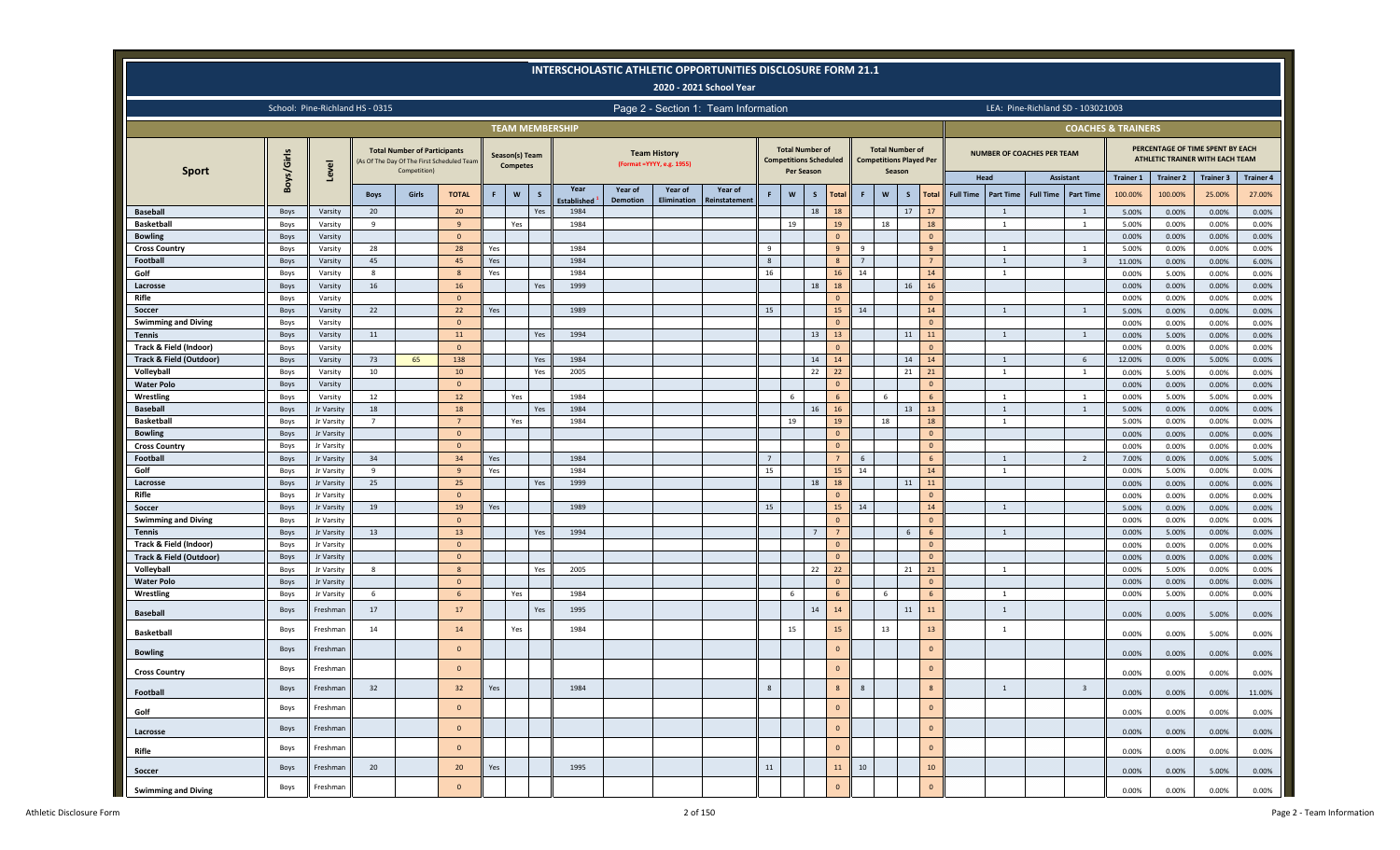|                                    |            |           |                                 |                                                     |                                           |   |                                   |              |                          |          |                                                  | <b>INTERSCHOLASTIC ATHLETIC OPPORTUNITIES DISCLOSURE FORM 21.1</b><br>2020 - 2021 School Year |   |                                                                       |              |                |   |                                                                    |                |                  |                            |                  |                                   |                               |                  |                                                                     |                  |
|------------------------------------|------------|-----------|---------------------------------|-----------------------------------------------------|-------------------------------------------|---|-----------------------------------|--------------|--------------------------|----------|--------------------------------------------------|-----------------------------------------------------------------------------------------------|---|-----------------------------------------------------------------------|--------------|----------------|---|--------------------------------------------------------------------|----------------|------------------|----------------------------|------------------|-----------------------------------|-------------------------------|------------------|---------------------------------------------------------------------|------------------|
|                                    |            |           | School: Pine-Richland HS - 0315 |                                                     |                                           |   |                                   |              |                          |          |                                                  | Page 2 - Section 1: Team Information                                                          |   |                                                                       |              |                |   |                                                                    |                |                  |                            |                  | LEA: Pine-Richland SD - 103021003 |                               |                  |                                                                     |                  |
|                                    |            |           |                                 |                                                     |                                           |   |                                   |              | <b>TEAM MEMBERSHIP</b>   |          |                                                  |                                                                                               |   |                                                                       |              |                |   |                                                                    |                |                  |                            |                  |                                   | <b>COACHES &amp; TRAINERS</b> |                  |                                                                     |                  |
|                                    | Boys/Girls | Level     |                                 | <b>Total Number of Participants</b><br>Competition) | As Of The Day Of The First Scheduled Team |   | Season(s) Team<br><b>Competes</b> |              |                          |          | <b>Team History</b><br>(Format =YYYY, e.g. 1955) |                                                                                               |   | <b>Total Number of</b><br><b>Competitions Scheduled</b><br>Per Season |              |                |   | <b>Total Number of</b><br><b>Competitions Played Per</b><br>Season |                |                  | NUMBER OF COACHES PER TEAM |                  |                                   |                               |                  | PERCENTAGE OF TIME SPENT BY EACH<br>ATHLETIC TRAINER WITH EACH TEAM |                  |
| <b>Sport</b>                       |            |           |                                 |                                                     |                                           |   |                                   |              | Year                     | Year of  | Year of                                          | Year of                                                                                       |   |                                                                       |              |                |   |                                                                    |                |                  | Head                       |                  | Assistant                         | <b>Trainer 1</b>              | <b>Trainer 2</b> | <b>Trainer 3</b>                                                    | <b>Trainer 4</b> |
|                                    |            |           | <b>Boys</b>                     | Girls                                               | <b>TOTAL</b>                              | F | $\mathsf{w}$                      | $\mathsf{s}$ | Established <sup>3</sup> | Demotion | Elimination                                      | <b>Reinstatement</b>                                                                          | F | $\mathsf{w}$                                                          | $\mathsf{s}$ | Total          | F | $\boldsymbol{\mathsf{w}}$<br>$\mathsf{s}$                          | <b>Total</b>   | <b>Full Time</b> | <b>Part Time</b>           | <b>Full Time</b> | <b>Part Time</b>                  | 100.00%                       | 100.00%          | 25.00%                                                              | 27.00%           |
| <b>Tennis</b>                      | Boys       | Freshman  |                                 |                                                     | $\mathbf{0}$                              |   |                                   |              |                          |          |                                                  |                                                                                               |   |                                                                       |              | $\circ$        |   |                                                                    | $\overline{0}$ |                  |                            |                  |                                   | 0.00%                         | 0.00%            | 0.00%                                                               | 0.00%            |
| Track & Field (Indoor)             | Boys       | Freshman  |                                 |                                                     | $\mathbf{0}$                              |   |                                   |              |                          |          |                                                  |                                                                                               |   |                                                                       |              | $\circ$        |   |                                                                    | $\overline{0}$ |                  |                            |                  |                                   | 0.00%                         | 0.00%            | 0.00%                                                               | 0.00%            |
| <b>Track &amp; Field (Outdoor)</b> | Boys       | Freshman  |                                 |                                                     | $\overline{0}$                            |   |                                   |              |                          |          |                                                  |                                                                                               |   |                                                                       |              | $\mathbf 0$    |   |                                                                    | $\Omega$       |                  |                            |                  |                                   | 0.00%                         | 0.00%            | 0.00%                                                               | 0.00%            |
| Volleyball                         | Boys       | Freshman  |                                 |                                                     | $\overline{0}$                            |   |                                   |              |                          |          |                                                  |                                                                                               |   |                                                                       |              | $\circ$        |   |                                                                    | $\overline{0}$ |                  |                            |                  |                                   | 0.00%                         | $0.00\%$         | 0.00%                                                               | 0.00%            |
| <b>Water Polo</b>                  | Boys       | Freshman  |                                 |                                                     | $\overline{0}$                            |   |                                   |              |                          |          |                                                  |                                                                                               |   |                                                                       |              | $\circ$        |   |                                                                    | $\mathbf{0}$   |                  |                            |                  |                                   | 0.00%                         | 0.00%            | 0.00%                                                               | 0.00%            |
| Wrestling                          | Boys       | Freshman  |                                 |                                                     | $\mathbf{0}$                              |   |                                   |              |                          |          |                                                  |                                                                                               |   |                                                                       |              | $\circ$        |   |                                                                    | $\overline{0}$ |                  |                            |                  |                                   | 0.00%                         | 0.00%            | 0.00%                                                               | 0.00%            |
| <b>Baseball</b>                    | Boys       | 8th Grade |                                 |                                                     | $\overline{0}$                            |   |                                   |              |                          |          |                                                  |                                                                                               |   |                                                                       |              | $\circ$        |   |                                                                    | $\overline{0}$ |                  |                            |                  |                                   | 0.00%                         | 0.00%            | 0.00%                                                               | 0.00%            |
| <b>Basketball</b>                  | Boys       | 8th Grade |                                 |                                                     | $\mathbf{0}$                              |   |                                   |              |                          |          |                                                  |                                                                                               |   |                                                                       |              | $\circ$        |   |                                                                    | $\overline{0}$ |                  |                            |                  |                                   | 0.00%                         | 0.00%            | 0.00%                                                               | 0.00%            |
| <b>Bowling</b>                     | Boys       | 8th Grade |                                 |                                                     | $\mathbf{0}$                              |   |                                   |              |                          |          |                                                  |                                                                                               |   |                                                                       |              | $\overline{0}$ |   |                                                                    | $\overline{0}$ |                  |                            |                  |                                   | 0.00%                         | 0.00%            | 0.00%                                                               | 0.00%            |
| <b>Cross Country</b>               | Boys       | 8th Grade |                                 |                                                     | $\mathbf{0}$                              |   |                                   |              |                          |          |                                                  |                                                                                               |   |                                                                       |              | $\mathbf 0$    |   |                                                                    | $\mathbf{0}$   |                  |                            |                  |                                   | 0.00%                         | 0.00%            | 0.00%                                                               | 0.00%            |
| Football                           | Boys       | 8th Grade |                                 |                                                     | $\mathbf{0}$                              |   |                                   |              |                          |          |                                                  |                                                                                               |   |                                                                       |              | $\overline{0}$ |   |                                                                    | $\overline{0}$ |                  |                            |                  |                                   | 0.00%                         | 0.00%            | 0.00%                                                               | 0.00%            |
| Golf                               | Boys       | 8th Grade |                                 |                                                     | $\overline{\mathbf{0}}$                   |   |                                   |              |                          |          |                                                  |                                                                                               |   |                                                                       |              | $\circ$        |   |                                                                    | $\overline{0}$ |                  |                            |                  |                                   | 0.00%                         | 0.00%            | 0.00%                                                               | 0.00%            |
| Lacrosse                           | Boys       | 8th Grade |                                 |                                                     | $\overline{\mathbf{0}}$                   |   |                                   |              |                          |          |                                                  |                                                                                               |   |                                                                       |              | $\overline{0}$ |   |                                                                    | $\mathbf{0}$   |                  |                            |                  |                                   | 0.00%                         | 0.00%            | 0.00%                                                               | 0.00%            |
| Rifle                              | Boys       | 8th Grade |                                 |                                                     | $\mathbf{0}$                              |   |                                   |              |                          |          |                                                  |                                                                                               |   |                                                                       |              | $\overline{0}$ |   |                                                                    | $\overline{0}$ |                  |                            |                  |                                   | 0.00%                         | 0.00%            | 0.00%                                                               | 0.00%            |
| Soccer                             | Boys       | 8th Grade |                                 |                                                     | $\overline{0}$                            |   |                                   |              |                          |          |                                                  |                                                                                               |   |                                                                       |              | $\overline{0}$ |   |                                                                    | $\Omega$       |                  |                            |                  |                                   | 0.00%                         | 0.00%            | 0.00%                                                               | 0.00%            |
| <b>Swimming and Diving</b>         | Boys       | 8th Grade |                                 |                                                     | $\overline{0}$                            |   |                                   |              |                          |          |                                                  |                                                                                               |   |                                                                       |              | $\circ$        |   |                                                                    | $\mathbf{0}$   |                  |                            |                  |                                   | 0.00%                         | $0.00\%$         | 0.00%                                                               | 0.00%            |
| <b>Tennis</b>                      | Boys       | 8th Grade |                                 |                                                     | $\overline{0}$                            |   |                                   |              |                          |          |                                                  |                                                                                               |   |                                                                       |              | $\mathbf{0}$   |   |                                                                    | $\overline{0}$ |                  |                            |                  |                                   | 0.00%                         | 0.00%            | 0.00%                                                               | 0.00%            |
| Track & Field (Indoor)             | Boys       | 8th Grade |                                 |                                                     | $\mathbf{0}$                              |   |                                   |              |                          |          |                                                  |                                                                                               |   |                                                                       |              | $\mathbf{0}$   |   |                                                                    |                | $\mathbf{0}$     |                            |                  |                                   | 0.00%                         | 0.00%            | 0.00%                                                               | 0.00%            |
| Track & Field (Outdoor)            | Boys       | 8th Grade |                                 |                                                     | $\circ$                                   |   |                                   |              |                          |          |                                                  |                                                                                               |   |                                                                       |              | $\mathbf{0}$   |   |                                                                    | $\overline{0}$ |                  |                            |                  |                                   | 0.00%                         | 0.00%            | 0.00%                                                               | 0.00%            |
| Volleyball                         | Boys       | 8th Grade |                                 |                                                     | $\overline{0}$                            |   |                                   |              |                          |          |                                                  |                                                                                               |   |                                                                       |              | $\mathbf{0}$   |   |                                                                    |                | $\mathbf{0}$     |                            |                  |                                   | 0.00%                         | 0.00%            | 0.00%                                                               | 0.00%            |
| <b>Water Polo</b>                  | Boys       | 8th Grade |                                 |                                                     | $\circ$                                   |   |                                   |              |                          |          |                                                  |                                                                                               |   |                                                                       |              | $\circ$        |   |                                                                    |                | $\mathbf 0$      |                            |                  |                                   | 0.00%                         | 0.00%            | 0.00%                                                               | 0.00%            |
| Wrestling                          | Boys       | 8th Grade |                                 |                                                     | $\overline{0}$                            |   |                                   |              |                          |          |                                                  |                                                                                               |   |                                                                       |              | $\circ$        |   |                                                                    | $\overline{0}$ |                  |                            |                  |                                   | 0.00%                         | 0.00%            | 0.00%                                                               | 0.00%            |
| <b>Baseball</b>                    | Boys       | 7th Grade |                                 |                                                     | $\overline{0}$                            |   |                                   |              |                          |          |                                                  |                                                                                               |   |                                                                       |              | $\circ$        |   |                                                                    | $\overline{0}$ |                  |                            |                  |                                   | 0.00%                         | 0.00%            | 0.00%                                                               | 0.00%            |
| <b>Basketball</b>                  | Boys       | 7th Grade |                                 |                                                     | $\overline{0}$                            |   |                                   |              |                          |          |                                                  |                                                                                               |   |                                                                       |              | $\circ$        |   |                                                                    | $\overline{0}$ |                  |                            |                  |                                   | 0.00%                         | 0.00%            | 0.00%                                                               | 0.00%            |
| <b>Bowling</b>                     | Boys       | 7th Grade |                                 |                                                     | $\mathbf{0}$                              |   |                                   |              |                          |          |                                                  |                                                                                               |   |                                                                       |              | $\circ$        |   |                                                                    | $\overline{0}$ |                  |                            |                  |                                   | 0.00%                         | 0.00%            | 0.00%                                                               | 0.00%            |
| <b>Cross Country</b>               | Boys       | 7th Grade |                                 |                                                     | $\overline{0}$                            |   |                                   |              |                          |          |                                                  |                                                                                               |   |                                                                       |              | $\circ$        |   |                                                                    | $\Omega$       |                  |                            |                  |                                   | 0.00%                         | 0.00%            | 0.00%                                                               | 0.00%            |
|                                    | Boys       | 7th Grade |                                 |                                                     | $\mathbf{0}$                              |   |                                   |              |                          |          |                                                  |                                                                                               |   |                                                                       |              | $\circ$        |   |                                                                    | $\overline{0}$ |                  |                            |                  |                                   |                               |                  |                                                                     |                  |
| Football                           | Boys       | 7th Grade |                                 |                                                     | $\overline{0}$                            |   |                                   |              |                          |          |                                                  |                                                                                               |   |                                                                       |              | $\circ$        |   |                                                                    | $\Omega$       |                  |                            |                  |                                   | 0.00%                         | 0.00%            | 0.00%                                                               | 0.00%            |
| Golf                               | Boys       | 7th Grade |                                 |                                                     | $\overline{0}$                            |   |                                   |              |                          |          |                                                  |                                                                                               |   |                                                                       |              | $\circ$        |   |                                                                    | $\overline{0}$ |                  |                            |                  |                                   | 0.00%                         | 0.00%            | 0.00%                                                               | 0.00%            |
| Lacrosse                           | Boys       | 7th Grade |                                 |                                                     | $\overline{0}$                            |   |                                   |              |                          |          |                                                  |                                                                                               |   |                                                                       |              | $\circ$        |   |                                                                    |                | $\mathbf{0}$     |                            |                  |                                   | 0.00%                         | 0.00%            | 0.00%                                                               | 0.00%            |
| Rifle                              |            |           |                                 |                                                     |                                           |   |                                   |              |                          |          |                                                  |                                                                                               |   |                                                                       |              |                |   |                                                                    |                |                  |                            |                  |                                   | 0.00%                         | 0.00%            | 0.00%                                                               | 0.00%            |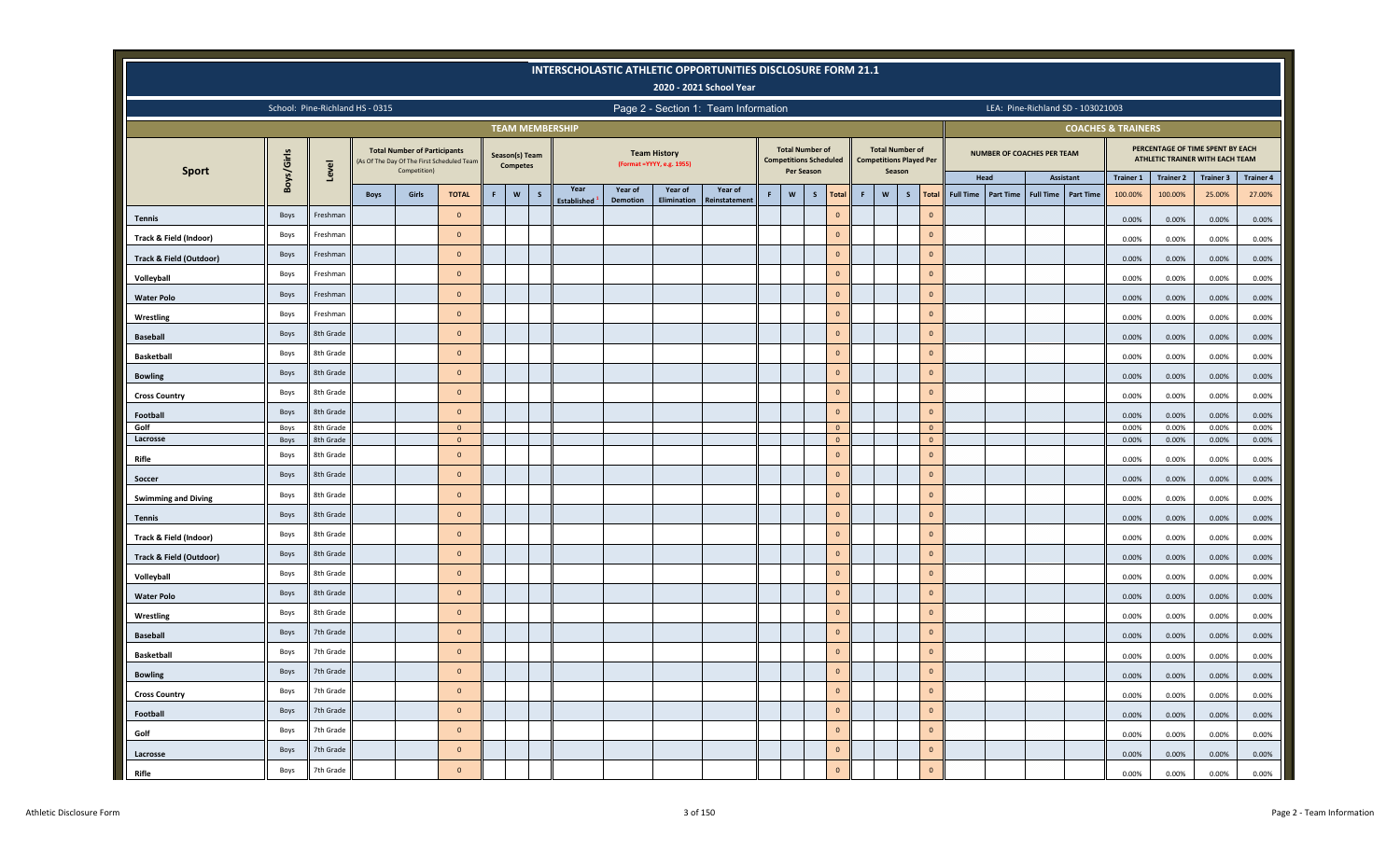|                                    |                |                          |                                 |                                                     |                                           |     |                                   |     |                            |                            |                                                   | <b>INTERSCHOLASTIC ATHLETIC OPPORTUNITIES DISCLOSURE FORM 21.1</b><br>2020 - 2021 School Year |          |                                                         |              |                    |              |                                                                    |                              |                  |                                   |                  |                                   |                               |                  |                                                                     |                  |
|------------------------------------|----------------|--------------------------|---------------------------------|-----------------------------------------------------|-------------------------------------------|-----|-----------------------------------|-----|----------------------------|----------------------------|---------------------------------------------------|-----------------------------------------------------------------------------------------------|----------|---------------------------------------------------------|--------------|--------------------|--------------|--------------------------------------------------------------------|------------------------------|------------------|-----------------------------------|------------------|-----------------------------------|-------------------------------|------------------|---------------------------------------------------------------------|------------------|
|                                    |                |                          | School: Pine-Richland HS - 0315 |                                                     |                                           |     |                                   |     |                            |                            |                                                   | Page 2 - Section 1: Team Information                                                          |          |                                                         |              |                    |              |                                                                    |                              |                  |                                   |                  | LEA: Pine-Richland SD - 103021003 |                               |                  |                                                                     |                  |
|                                    |                |                          |                                 |                                                     |                                           |     |                                   |     | <b>TEAM MEMBERSHIP</b>     |                            |                                                   |                                                                                               |          |                                                         |              |                    |              |                                                                    |                              |                  |                                   |                  |                                   | <b>COACHES &amp; TRAINERS</b> |                  |                                                                     |                  |
|                                    | Boys/Girls     | Level                    |                                 | <b>Total Number of Participants</b><br>Competition) | As Of The Day Of The First Scheduled Team |     | Season(s) Team<br><b>Competes</b> |     |                            |                            | <b>Team History</b><br>(Format = YYYY, e.g. 1955) |                                                                                               |          | <b>Total Number of</b><br><b>Competitions Scheduled</b> | Per Season   |                    |              | <b>Total Number of</b><br><b>Competitions Played Per</b><br>Season |                              |                  | <b>NUMBER OF COACHES PER TEAM</b> |                  |                                   |                               |                  | PERCENTAGE OF TIME SPENT BY EACH<br>ATHLETIC TRAINER WITH EACH TEAM |                  |
| <b>Sport</b>                       |                |                          |                                 |                                                     |                                           |     |                                   |     |                            |                            |                                                   |                                                                                               |          |                                                         |              |                    |              |                                                                    |                              |                  | Head                              |                  | Assistant                         | <b>Trainer 1</b>              | <b>Trainer 2</b> | <b>Trainer 3</b>                                                    | <b>Trainer 4</b> |
|                                    |                |                          | <b>Boys</b>                     | Girls                                               | <b>TOTAL</b>                              | F.  | $\mathsf{w}$                      | S   | Year<br><b>Established</b> | Year of<br><b>Demotion</b> | Year of<br>Elimination                            | Year of<br>Reinstatement                                                                      | F        | W                                                       | $\mathsf{s}$ | <b>Total</b>       | $\mathsf{F}$ | $\boldsymbol{\mathsf{w}}$                                          | $\mathsf{s}$<br><b>Total</b> | <b>Full Time</b> | <b>Part Time</b>                  | <b>Full Time</b> | <b>Part Time</b>                  | 100.00%                       | 100.00%          | 25.00%                                                              | 27.00%           |
| Soccer                             | Boys           | 7th Grade                |                                 |                                                     | $\overline{0}$                            |     |                                   |     |                            |                            |                                                   |                                                                                               |          |                                                         |              | $\Omega$           |              |                                                                    | $\mathbf{0}$                 |                  |                                   |                  |                                   | 0.00%                         | 0.00%            | 0.00%                                                               | 0.00%            |
| <b>Swimming and Diving</b>         | Boys           | 7th Grade                |                                 |                                                     | $\Omega$                                  |     |                                   |     |                            |                            |                                                   |                                                                                               |          |                                                         |              | $\Omega$           |              |                                                                    | $\mathbf{0}$                 |                  |                                   |                  |                                   | 0.00%                         | 0.00%            | 0.00%                                                               | 0.00%            |
| <b>Tennis</b>                      | Boys           | 7th Grade                |                                 |                                                     | $\overline{0}$                            |     |                                   |     |                            |                            |                                                   |                                                                                               |          |                                                         |              | $\circ$            |              |                                                                    | $\mathbf{0}$                 |                  |                                   |                  |                                   | 0.00%                         | 0.00%            | 0.00%                                                               | 0.00%            |
| Track & Field (Indoor)             | Boys           | 7th Grade                |                                 |                                                     | $\overline{0}$                            |     |                                   |     |                            |                            |                                                   |                                                                                               |          |                                                         |              | $\mathbf{0}$       |              |                                                                    | $\mathbf{0}$                 |                  |                                   |                  |                                   | 0.00%                         | 0.00%            | 0.00%                                                               | 0.00%            |
| <b>Track &amp; Field (Outdoor)</b> | Boys           | 7th Grade                |                                 |                                                     | $\overline{0}$                            |     |                                   |     |                            |                            |                                                   |                                                                                               |          |                                                         |              | $\circ$            |              |                                                                    | $\overline{0}$               |                  |                                   |                  |                                   | 0.00%                         | 0.00%            | 0.00%                                                               | 0.00%            |
| Volleyball                         | Boys           | 7th Grade                |                                 |                                                     | $\Omega$                                  |     |                                   |     |                            |                            |                                                   |                                                                                               |          |                                                         |              | $\circ$            |              |                                                                    | $\Omega$                     |                  |                                   |                  |                                   | 0.00%                         | 0.00%            | 0.00%                                                               | 0.00%            |
| <b>Water Polo</b>                  | Boys           | 7th Grade                |                                 |                                                     | $\overline{0}$                            |     |                                   |     |                            |                            |                                                   |                                                                                               |          |                                                         |              | $\circ$            |              |                                                                    | $\mathbf{0}$                 |                  |                                   |                  |                                   | 0.00%                         | 0.00%            | 0.00%                                                               | 0.00%            |
| Wrestling                          | Boys           | 7th Grade                |                                 |                                                     | $\overline{0}$                            |     |                                   |     |                            |                            |                                                   |                                                                                               |          |                                                         |              | $\mathbf{0}$       |              |                                                                    | $\mathbf{0}$                 |                  |                                   |                  |                                   | 0.00%                         | 0.00%            | 0.00%                                                               | 0.00%            |
| Basketball                         | Girls          | Varsity                  |                                 | 10                                                  | 10                                        |     | Yes                               |     | 1984                       |                            |                                                   |                                                                                               |          | 21                                                      |              | 21                 |              | 20                                                                 | 20                           |                  | $\mathbf{1}$                      |                  | $\mathbf{1}$                      | 5.00%                         | 0.00%            | 0.00%                                                               | 0.00%            |
| <b>Bowling</b>                     | Girls          | Varsity                  |                                 |                                                     | $\overline{0}$                            |     |                                   |     |                            |                            |                                                   |                                                                                               |          |                                                         |              | $\Omega$           |              |                                                                    | $\overline{0}$               |                  |                                   |                  |                                   | 0.00%                         | 0.00%            | 0.00%                                                               | 0.00%            |
| <b>Competitive Spirit</b>          | Girls          | Varsity                  |                                 | 13                                                  | 13                                        |     | Yes                               |     | 2012                       |                            |                                                   |                                                                                               |          | $\mathbf{1}$                                            |              |                    |              | $\overline{1}$                                                     |                              |                  | $\overline{1}$                    |                  |                                   | 0.00%                         | 5.00%            | 0.00%                                                               | 0.00%            |
| <b>Cross Country</b>               | Girls          | Varsity                  |                                 | 21                                                  | 21                                        | Yes |                                   |     | 1984                       |                            |                                                   |                                                                                               | 9        |                                                         |              | 9                  | - 9          |                                                                    | 9                            |                  | 1                                 |                  | $\overline{1}$                    | 0.00%                         | 5.00%            | 0.00%                                                               | 0.00%            |
| <b>Field Hockey</b>                | Girls          | Varsity                  |                                 | 16                                                  | 16                                        | Yes |                                   |     | 2007                       |                            |                                                   |                                                                                               | 14       |                                                         |              | 14                 | 14           |                                                                    | 14                           |                  | 1                                 |                  | 1                                 | 5.00%                         | 0.00%            | 0.00%                                                               | 0.00%            |
| Golf                               | Girls          | Varsity                  |                                 | $\overline{4}$                                      | $\overline{4}$                            | Yes |                                   |     | 1999                       |                            |                                                   |                                                                                               | 15       |                                                         |              | 15                 | 13           |                                                                    | 13                           |                  | <sup>1</sup>                      |                  |                                   | 0.00%                         | 5.00%            | 0.00%                                                               | 0.00%            |
| Gymnastics                         | Girls          | Varsity                  |                                 | 13<br>19                                            | 13                                        |     | Yes                               |     | 1999                       |                            |                                                   |                                                                                               |          | $\overline{4}$                                          | 18           | $\overline{4}$     |              | $\overline{4}$                                                     | $\overline{4}$<br>17         |                  |                                   |                  |                                   | 0.00%                         | 0.00%            | 0.00%                                                               | 0.00%            |
| Lacrosse<br>Rifle                  | Girls<br>Girls | Varsity<br>Varsity       |                                 |                                                     | 19<br>$\overline{0}$                      |     |                                   | Yes | 2005                       |                            |                                                   |                                                                                               |          |                                                         |              | 18<br>$\mathbf{0}$ |              |                                                                    | 17<br>$\mathbf{0}$           |                  | 1                                 |                  | <sup>1</sup>                      | 0.00%<br>0.00%                | 5.00%<br>0.00%   | 0.00%<br>0.00%                                                      | 0.00%<br>0.00%   |
| Soccer                             | Girls          | Varsity                  |                                 | 15                                                  | 15                                        | Yes |                                   |     | 1995                       |                            |                                                   |                                                                                               | 15       |                                                         |              | 15                 | 13           |                                                                    | 13                           |                  | <sup>1</sup>                      |                  | <sup>1</sup>                      | 5.00%                         | 0.00%            | 0.00%                                                               | 0.00%            |
| Softball, Fast Pitch               | Girls          | Varsity                  |                                 | 15                                                  | 15                                        |     |                                   | Yes | 1984                       |                            |                                                   |                                                                                               |          |                                                         | 19           | 19                 |              |                                                                    | 18<br>18                     |                  | $\mathbf{1}$                      |                  | 1                                 | 5.00%                         | 0.00%            | 0.00%                                                               | 0.00%            |
| <b>Swimming and Diving</b>         | Girls          | Varsity                  | 20                              | 23                                                  | 43                                        |     | Yes                               |     | 1993                       |                            |                                                   |                                                                                               |          | 9                                                       |              | 9                  |              | 8                                                                  | 8                            |                  | 1                                 |                  | $\overline{\mathbf{3}}$           | 0.00%                         | 10.00%           | 0.00%                                                               | 0.00%            |
| <b>Tennis</b>                      | Girls          | Varsity                  |                                 | 10                                                  | 10                                        | Yes |                                   |     | 1984                       |                            |                                                   |                                                                                               | 16       |                                                         |              | 16                 | 13           |                                                                    | 13                           |                  | $\mathbf{1}$                      |                  | $\mathbf{1}$                      | 0.00%                         | 5.00%            | 0.00%                                                               | 0.00%            |
| Track & Field (Indoor)             | Girls          | Varsity                  |                                 |                                                     | $\overline{0}$                            |     |                                   |     |                            |                            |                                                   |                                                                                               |          |                                                         |              | $\Omega$           |              |                                                                    | $\mathbf{0}$                 |                  |                                   |                  |                                   | 0.00%                         | 0.00%            | 0.00%                                                               | 0.00%            |
| <b>Track &amp; Field (Outdoor)</b> | Girls          | Varsity                  |                                 |                                                     | $\overline{0}$                            |     |                                   |     |                            |                            |                                                   |                                                                                               |          |                                                         |              | $\Omega$           |              |                                                                    | $\Omega$                     |                  |                                   |                  |                                   | 0.00%                         | 0.00%            | 0.00%                                                               | 0.00%            |
| Volleyball                         | Girls          | Varsity                  |                                 | 15                                                  | 15                                        | Yes |                                   |     | 1984                       |                            |                                                   |                                                                                               | 15       |                                                         |              | 15                 | 15           |                                                                    | 15                           |                  | $\overline{1}$                    |                  | $\overline{1}$                    | 0.00%                         | 5.00%            | 0.00%                                                               | 0.00%            |
| <b>Water Polo</b>                  | Girls          | Varsity                  |                                 |                                                     | $\overline{0}$                            |     |                                   |     |                            |                            |                                                   |                                                                                               |          |                                                         |              | $\Omega$           |              |                                                                    | $\Omega$                     |                  |                                   |                  |                                   | 0.00%                         | 0.00%            | 0.00%                                                               | 0.00%            |
| <b>Basketball</b>                  | Girls          | Jr Varsity               |                                 | $\overline{7}$                                      | $\overline{7}$                            |     | Yes                               |     | 1984                       |                            |                                                   |                                                                                               |          | 21                                                      |              | 21                 |              | 16                                                                 | 16                           |                  | 1                                 |                  | $\mathbf{1}$                      | 5.00%                         | 0.00%            | 0.00%                                                               | 0.00%            |
| <b>Bowling</b>                     | Girls          | Jr Varsity               |                                 |                                                     | $\overline{0}$                            |     |                                   |     |                            |                            |                                                   |                                                                                               |          |                                                         |              | $\mathbf{0}$       |              |                                                                    | $\mathbf{0}$                 |                  |                                   |                  |                                   | 0.00%                         | 0.00%            | 0.00%                                                               | 0.00%            |
| <b>Competitive Spirit</b>          | Girls          | Jr Varsity               |                                 |                                                     | $\overline{0}$                            |     |                                   |     |                            |                            |                                                   |                                                                                               |          |                                                         |              | $\mathbf{0}$       |              |                                                                    | $\mathbf{0}$                 |                  |                                   |                  |                                   | 0.00%                         | 0.00%            | 0.00%                                                               | 0.00%            |
| <b>Cross Country</b>               | Girls          | Jr Varsity               |                                 |                                                     | $\overline{0}$                            |     |                                   |     |                            |                            |                                                   |                                                                                               |          |                                                         |              | $\Omega$           |              |                                                                    | $\Omega$                     |                  |                                   |                  |                                   | 0.00%                         | 0.00%            | 0.00%                                                               | 0.00%            |
| <b>Field Hockey</b><br>Golf        | Girls<br>Girls | Jr Varsity               |                                 | 15<br>$\overline{2}$                                | 15<br>$\overline{2}$                      | Yes |                                   |     | 2007<br>1999               |                            |                                                   |                                                                                               | 14<br>15 |                                                         |              | 14<br>15           | 13<br>13     |                                                                    | 13<br>13                     |                  | 1                                 |                  | <sup>1</sup>                      | 5.00%                         | 0.00%            | 0.00%                                                               | 0.00%            |
| Gymnastics                         | Girls          | Jr Varsity<br>Jr Varsity |                                 |                                                     | $\overline{0}$                            | Yes |                                   |     |                            |                            |                                                   |                                                                                               |          |                                                         |              | $\Omega$           |              |                                                                    | $\mathbf{0}$                 |                  | 1                                 |                  |                                   | 0.00%<br>0.00%                | 5.00%<br>0.00%   | 0.00%<br>0.00%                                                      | 0.00%<br>0.00%   |
| Lacrosse                           | Girls          | Jr Varsity               |                                 | 16                                                  | 16                                        |     |                                   | Yes | 2005                       |                            |                                                   |                                                                                               |          |                                                         | 18           | 18                 |              |                                                                    | 12<br>12                     |                  | $\overline{1}$                    |                  | $\mathbf{1}$                      | 0.00%                         | 5.00%            | 0.00%                                                               | 0.00%            |
| Rifle                              | Girls          | Jr Varsity               |                                 |                                                     | $\overline{0}$                            |     |                                   |     |                            |                            |                                                   |                                                                                               |          |                                                         |              |                    |              |                                                                    |                              |                  |                                   |                  |                                   | 0.00%                         | 0.00%            | 0.00%                                                               | 0.00%            |
| Soccer                             | Girls          | Jr Varsity               |                                 | 14                                                  | 14                                        | Yes |                                   |     | 1995                       |                            |                                                   |                                                                                               | 15       |                                                         |              | 15                 | 12           |                                                                    | $12$                         |                  | $\overline{1}$                    |                  |                                   | 5.00%                         | 0.00%            | 0.00%                                                               | 0.00%            |
| Softball, Fast Pitch               | Girls          | Jr Varsity               |                                 | 13                                                  | 13                                        |     |                                   | Yes | 1984                       |                            |                                                   |                                                                                               |          |                                                         | 19           | 19                 |              |                                                                    | 14<br>14                     |                  | $\mathbf{1}$                      |                  | <sup>1</sup>                      | 0.00%                         | 5.00%            | 0.00%                                                               | 0.00%            |
| <b>Swimming and Diving</b>         | Girls          | Jr Varsity               |                                 |                                                     | $\overline{0}$                            |     |                                   |     |                            |                            |                                                   |                                                                                               |          |                                                         |              | $\Omega$           |              |                                                                    | $\overline{0}$               |                  |                                   |                  |                                   | 0.00%                         | 0.00%            | 0.00%                                                               | 0.00%            |
| Tennis                             | Girls          | Jr Varsity               |                                 | 12                                                  | 12                                        | Yes |                                   |     | 1984                       |                            |                                                   |                                                                                               | 15       |                                                         |              | 15                 | 11           |                                                                    | 11                           |                  | $\mathbf{1}$                      |                  |                                   | 0.00%                         | 0.00%            | 0.00%                                                               | 5.00%            |
| <b>Track &amp; Field (Indoor)</b>  | Girls          | Jr Varsity               |                                 |                                                     | $\overline{0}$                            |     |                                   |     |                            |                            |                                                   |                                                                                               |          |                                                         |              | $\mathbf{0}$       |              |                                                                    | $\overline{0}$               |                  |                                   |                  |                                   | 0.00%                         | 0.00%            | 0.00%                                                               | 0.00%            |
| Track & Field (Outdoor)            | Girls          | Jr Varsity               |                                 |                                                     | $\overline{0}$                            |     |                                   |     |                            |                            |                                                   |                                                                                               |          |                                                         |              | $\mathbf{0}$       |              |                                                                    | $\overline{0}$               |                  |                                   |                  |                                   | 0.00%                         | 0.00%            | 0.00%                                                               | 0.00%            |
| Volleyball                         | Girls          | Jr Varsity               |                                 | 14                                                  | 14                                        | Yes |                                   |     | 1984                       |                            |                                                   |                                                                                               | 15       |                                                         |              | 15                 | 15           |                                                                    | 15                           |                  | 1                                 |                  | $\mathbf{1}$                      | 0.00%                         | 5.00%            | 0.00%                                                               | 0.00%            |
| <b>Water Polo</b>                  | Girls          | Jr Varsity               |                                 |                                                     | $\overline{0}$                            |     |                                   |     |                            |                            |                                                   |                                                                                               |          |                                                         |              | $\overline{0}$     |              |                                                                    | $\overline{0}$               |                  |                                   |                  |                                   | 0.00%                         | 0.00%            | 0.00%                                                               | 0.00%            |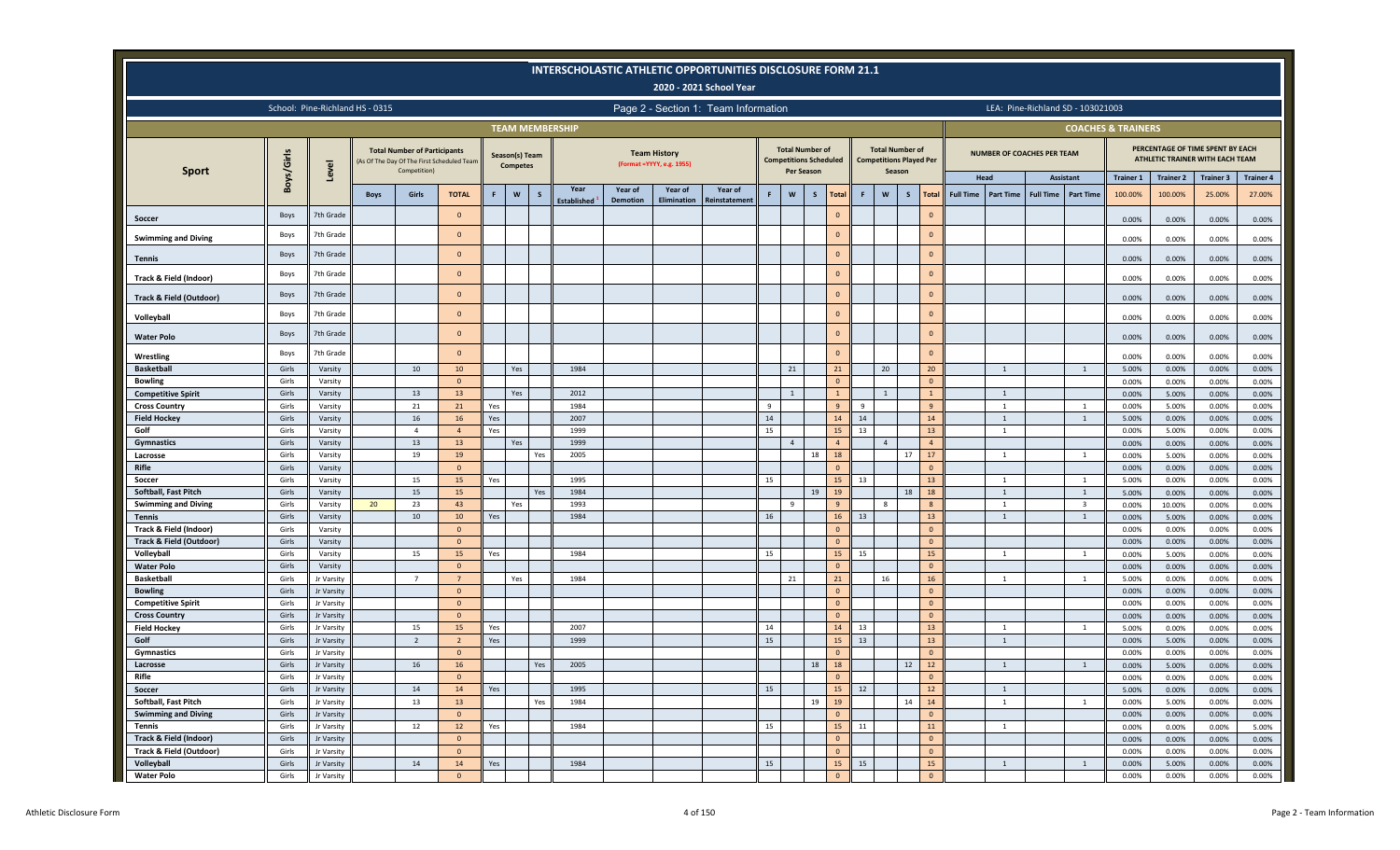|                                      |            |           |                                 |                                                     |                                           |    |                                   |              |                        |                 |                                                   | <b>INTERSCHOLASTIC ATHLETIC OPPORTUNITIES DISCLOSURE FORM 21.1</b><br>2020 - 2021 School Year |   |                                                                       |   |                |              |                                                                    |                |                  |                  |                            |                                   |                               |                  |                                                                     |                  |
|--------------------------------------|------------|-----------|---------------------------------|-----------------------------------------------------|-------------------------------------------|----|-----------------------------------|--------------|------------------------|-----------------|---------------------------------------------------|-----------------------------------------------------------------------------------------------|---|-----------------------------------------------------------------------|---|----------------|--------------|--------------------------------------------------------------------|----------------|------------------|------------------|----------------------------|-----------------------------------|-------------------------------|------------------|---------------------------------------------------------------------|------------------|
|                                      |            |           | School: Pine-Richland HS - 0315 |                                                     |                                           |    |                                   |              |                        |                 |                                                   | Page 2 - Section 1: Team Information                                                          |   |                                                                       |   |                |              |                                                                    |                |                  |                  |                            | LEA: Pine-Richland SD - 103021003 |                               |                  |                                                                     |                  |
|                                      |            |           |                                 |                                                     |                                           |    |                                   |              | <b>TEAM MEMBERSHIP</b> |                 |                                                   |                                                                                               |   |                                                                       |   |                |              |                                                                    |                |                  |                  |                            |                                   | <b>COACHES &amp; TRAINERS</b> |                  |                                                                     |                  |
| <b>Sport</b>                         | Boys/Girls | Level     |                                 | <b>Total Number of Participants</b><br>Competition) | As Of The Day Of The First Scheduled Team |    | Season(s) Team<br><b>Competes</b> |              |                        |                 | <b>Team History</b><br>(Format = YYYY, e.g. 1955) |                                                                                               |   | <b>Total Number of</b><br><b>Competitions Scheduled</b><br>Per Season |   |                |              | <b>Total Number of</b><br><b>Competitions Played Per</b><br>Season |                |                  |                  | NUMBER OF COACHES PER TEAM |                                   |                               |                  | PERCENTAGE OF TIME SPENT BY EACH<br>ATHLETIC TRAINER WITH EACH TEAM |                  |
|                                      |            |           |                                 |                                                     |                                           |    |                                   |              | Year                   | Year of         | Year of                                           | Year of                                                                                       |   |                                                                       |   |                |              |                                                                    |                |                  | Head             |                            | Assistant                         | <b>Trainer 1</b>              | <b>Trainer 2</b> | <b>Trainer 3</b>                                                    | <b>Trainer 4</b> |
|                                      |            |           | <b>Boys</b>                     | Girls                                               | <b>TOTAL</b>                              | F. | $\mathsf{w}$                      | $\mathsf{s}$ | <b>Established</b>     | <b>Demotion</b> | Elimination                                       | Reinstatement                                                                                 | F | $\boldsymbol{\mathsf{w}}$                                             | S | <b>Total</b>   | $\mathbf{F}$ | $\mathsf{w}$<br>S                                                  | <b>Total</b>   | <b>Full Time</b> | <b>Part Time</b> | <b>Full Time</b>           | <b>Part Time</b>                  | 100.00%                       | 100.00%          | 25.00%                                                              | 27.00%           |
| <b>Basketball</b>                    | Girls      | Freshman  |                                 |                                                     | $\overline{0}$                            |    |                                   |              |                        |                 |                                                   |                                                                                               |   |                                                                       |   | $\overline{0}$ |              |                                                                    | $\mathbf{0}$   |                  |                  |                            |                                   | 0.00%                         | 0.00%            | 0.00%                                                               | 0.00%            |
| <b>Bowling</b>                       | Girls      | Freshman  |                                 |                                                     | $\overline{0}$                            |    |                                   |              |                        |                 |                                                   |                                                                                               |   |                                                                       |   | $\circ$        |              |                                                                    | $\overline{0}$ |                  |                  |                            |                                   | 0.00%                         | 0.00%            | 0.00%                                                               | 0.00%            |
| <b>Competitive Spirit</b>            | Girls      | Freshman  |                                 |                                                     | $\overline{\mathbf{0}}$                   |    |                                   |              |                        |                 |                                                   |                                                                                               |   |                                                                       |   | $\circ$        |              |                                                                    | $\overline{0}$ |                  |                  |                            |                                   | 0.00%                         | 0.00%            | 0.00%                                                               | 0.00%            |
| <b>Cross Country</b>                 | Girls      | Freshman  |                                 |                                                     | $\overline{0}$                            |    |                                   |              |                        |                 |                                                   |                                                                                               |   |                                                                       |   | $\circ$        |              |                                                                    | $\overline{0}$ |                  |                  |                            |                                   | 0.00%                         | 0.00%            | 0.00%                                                               | 0.00%            |
| <b>Field Hockey</b>                  | Girls      | Freshman  |                                 |                                                     | $\overline{0}$                            |    |                                   |              |                        |                 |                                                   |                                                                                               |   |                                                                       |   | $\circ$        |              |                                                                    | $\overline{0}$ |                  |                  |                            |                                   | 0.00%                         | 0.00%            | 0.00%                                                               | 0.00%            |
| Golf                                 | Girls      | Freshman  |                                 |                                                     | $\overline{0}$                            |    |                                   |              |                        |                 |                                                   |                                                                                               |   |                                                                       |   | $\circ$        |              |                                                                    | $\mathbf{0}$   |                  |                  |                            |                                   | 0.00%                         | 0.00%            | 0.00%                                                               | 0.00%            |
| <b>Gymnastics</b>                    | Girls      | Freshman  |                                 |                                                     | $\overline{0}$                            |    |                                   |              |                        |                 |                                                   |                                                                                               |   |                                                                       |   | $\circ$        |              |                                                                    | $\overline{0}$ |                  |                  |                            |                                   | 0.00%                         | 0.00%            | 0.00%                                                               | 0.00%            |
| Lacrosse                             | Girls      | Freshman  |                                 |                                                     | $\overline{0}$                            |    |                                   |              |                        |                 |                                                   |                                                                                               |   |                                                                       |   | $\circ$        |              |                                                                    | $\mathbf{0}$   |                  |                  |                            |                                   | 0.00%                         | 0.00%            | 0.00%                                                               | 0.00%            |
| Rifle                                | Girls      | Freshman  |                                 |                                                     | $\overline{0}$                            |    |                                   |              |                        |                 |                                                   |                                                                                               |   |                                                                       |   | $\circ$        |              |                                                                    | $\overline{0}$ |                  |                  |                            |                                   | 0.00%                         | 0.00%            | 0.00%                                                               | 0.00%            |
| Soccer                               | Girls      | Freshman  |                                 |                                                     | $\overline{0}$                            |    |                                   |              |                        |                 |                                                   |                                                                                               |   |                                                                       |   | $\circ$        |              |                                                                    | $\overline{0}$ |                  |                  |                            |                                   | 0.00%                         | 0.00%            | 0.00%                                                               | 0.00%            |
| Softball, Fast Pitch                 | Girls      | Freshman  |                                 |                                                     | $\overline{0}$                            |    |                                   |              |                        |                 |                                                   |                                                                                               |   |                                                                       |   | $\circ$        |              |                                                                    | $\overline{0}$ |                  |                  |                            |                                   | 0.00%                         | 0.00%            | 0.00%                                                               | 0.00%            |
| <b>Swimming and Diving</b>           | Girls      | Freshman  |                                 |                                                     | $\overline{0}$                            |    |                                   |              |                        |                 |                                                   |                                                                                               |   |                                                                       |   | $\circ$        |              |                                                                    | $\overline{0}$ |                  |                  |                            |                                   | 0.00%                         | 0.00%            | 0.00%                                                               | 0.00%            |
| <b>Tennis</b>                        | Girls      | Freshman  |                                 |                                                     | $\overline{0}$                            |    |                                   |              |                        |                 |                                                   |                                                                                               |   |                                                                       |   | $\circ$        |              |                                                                    | $\mathbf{0}$   |                  |                  |                            |                                   | 0.00%                         | 0.00%            | 0.00%                                                               | 0.00%            |
| Track & Field (Indoor)               | Girls      | Freshman  |                                 |                                                     | $\overline{0}$                            |    |                                   |              |                        |                 |                                                   |                                                                                               |   |                                                                       |   | $\circ$        |              |                                                                    | $\overline{0}$ |                  |                  |                            |                                   | 0.00%                         | 0.00%            | 0.00%                                                               | 0.00%            |
| <b>Track &amp; Field (Outdoor)</b>   | Girls      | Freshman  |                                 |                                                     | $\overline{0}$                            |    |                                   |              |                        |                 |                                                   |                                                                                               |   |                                                                       |   | $\circ$        |              |                                                                    | $\mathbf{0}$   |                  |                  |                            |                                   | 0.00%                         | 0.00%            | 0.00%                                                               | 0.00%            |
| Volleyball                           | Girls      | Freshman  |                                 |                                                     | $\overline{0}$                            |    |                                   |              |                        |                 |                                                   |                                                                                               |   |                                                                       |   | $\circ$        |              |                                                                    | $\overline{0}$ |                  |                  |                            |                                   | 0.00%                         | 0.00%            | 0.00%                                                               | 0.00%            |
| <b>Water Polo</b>                    | Girls      | Freshman  |                                 |                                                     | $\overline{0}$                            |    |                                   |              |                        |                 |                                                   |                                                                                               |   |                                                                       |   | $\circ$        |              |                                                                    | $\overline{0}$ |                  |                  |                            |                                   | 0.00%                         | 0.00%            | 0.00%                                                               | 0.00%            |
| <b>Basketball</b>                    | Girls      | 8th Grade |                                 |                                                     | $\overline{0}$                            |    |                                   |              |                        |                 |                                                   |                                                                                               |   |                                                                       |   | $\circ$        |              |                                                                    | $\overline{0}$ |                  |                  |                            |                                   | 0.00%                         | 0.00%            | 0.00%                                                               | 0.00%            |
| <b>Bowling</b>                       | Girls      | 8th Grade |                                 |                                                     | $\overline{0}$                            |    |                                   |              |                        |                 |                                                   |                                                                                               |   |                                                                       |   | $\circ$        |              |                                                                    | $\mathbf{0}$   |                  |                  |                            |                                   | 0.00%                         | 0.00%            | 0.00%                                                               | 0.00%            |
| <b>Competitive Spirit</b>            | Girls      | 8th Grade |                                 |                                                     | $\overline{0}$                            |    |                                   |              |                        |                 |                                                   |                                                                                               |   |                                                                       |   | $\circ$        |              |                                                                    | $\mathbf{0}$   |                  |                  |                            |                                   | 0.00%                         | 0.00%            | 0.00%                                                               | 0.00%            |
| <b>Cross Country</b>                 | Girls      | 8th Grade |                                 |                                                     | $\overline{0}$                            |    |                                   |              |                        |                 |                                                   |                                                                                               |   |                                                                       |   | $\circ$        |              |                                                                    | $\overline{0}$ |                  |                  |                            |                                   | 0.00%                         | 0.00%            | 0.00%                                                               | 0.00%            |
| <b>Field Hockey</b>                  | Girls      | 8th Grade |                                 |                                                     | $\overline{0}$                            |    |                                   |              |                        |                 |                                                   |                                                                                               |   |                                                                       |   | $\circ$        |              |                                                                    | $\overline{0}$ |                  |                  |                            |                                   | 0.00%                         | 0.00%            | 0.00%                                                               | 0.00%            |
| Golf                                 | Girls      | 8th Grade |                                 |                                                     | $\overline{0}$                            |    |                                   |              |                        |                 |                                                   |                                                                                               |   |                                                                       |   | $\circ$        |              |                                                                    | $\mathbf{0}$   |                  |                  |                            |                                   | 0.00%                         | 0.00%            | 0.00%                                                               | 0.00%            |
| Gymnastics                           | Girls      | 8th Grade |                                 |                                                     | $\mathbf{0}$                              |    |                                   |              |                        |                 |                                                   |                                                                                               |   |                                                                       |   | $\circ$        |              |                                                                    | $\overline{0}$ |                  |                  |                            |                                   | 0.00%                         | $0.00\%$         | 0.00%                                                               | 0.00%            |
| Lacrosse                             | Girls      | 8th Grade |                                 |                                                     | $\overline{0}$                            |    |                                   |              |                        |                 |                                                   |                                                                                               |   |                                                                       |   | $\overline{0}$ |              |                                                                    | $\mathbf{0}$   |                  |                  |                            |                                   | 0.00%                         | 0.00%            | 0.00%                                                               | 0.00%            |
| Rifle                                | Girls      | 8th Grade |                                 |                                                     | $\mathbf{0}$                              |    |                                   |              |                        |                 |                                                   |                                                                                               |   |                                                                       |   | $\circ$        |              |                                                                    | $\overline{0}$ |                  |                  |                            |                                   |                               |                  |                                                                     |                  |
|                                      | Girls      | 8th Grade |                                 |                                                     | $\mathbf{0}$                              |    |                                   |              |                        |                 |                                                   |                                                                                               |   |                                                                       |   | $\overline{0}$ |              |                                                                    | $\mathbf{0}$   |                  |                  |                            |                                   | 0.00%                         | 0.00%            | 0.00%                                                               | 0.00%            |
| Soccer                               | Girls      | 8th Grade |                                 |                                                     | $\overline{\mathbf{0}}$                   |    |                                   |              |                        |                 |                                                   |                                                                                               |   |                                                                       |   | $\circ$        |              |                                                                    | $\mathbf{0}$   |                  |                  |                            |                                   | 0.00%                         | 0.00%            | 0.00%                                                               | 0.00%            |
| Softball, Fast Pitch                 | Girls      | 8th Grade |                                 |                                                     | $\overline{0}$                            |    |                                   |              |                        |                 |                                                   |                                                                                               |   |                                                                       |   | $\circ$        |              |                                                                    | $\overline{0}$ |                  |                  |                            |                                   | 0.00%                         | 0.00%            | 0.00%                                                               | 0.00%            |
| <b>Swimming and Diving</b><br>Tennis | Girls      | 8th Grade |                                 |                                                     | $\mathbf{0}$                              |    |                                   |              |                        |                 |                                                   |                                                                                               |   |                                                                       |   | $\circ$        |              |                                                                    | $\overline{0}$ |                  |                  |                            |                                   | 0.00%<br>0.00%                | 0.00%<br>0.00%   | 0.00%<br>0.00%                                                      | 0.00%<br>0.00%   |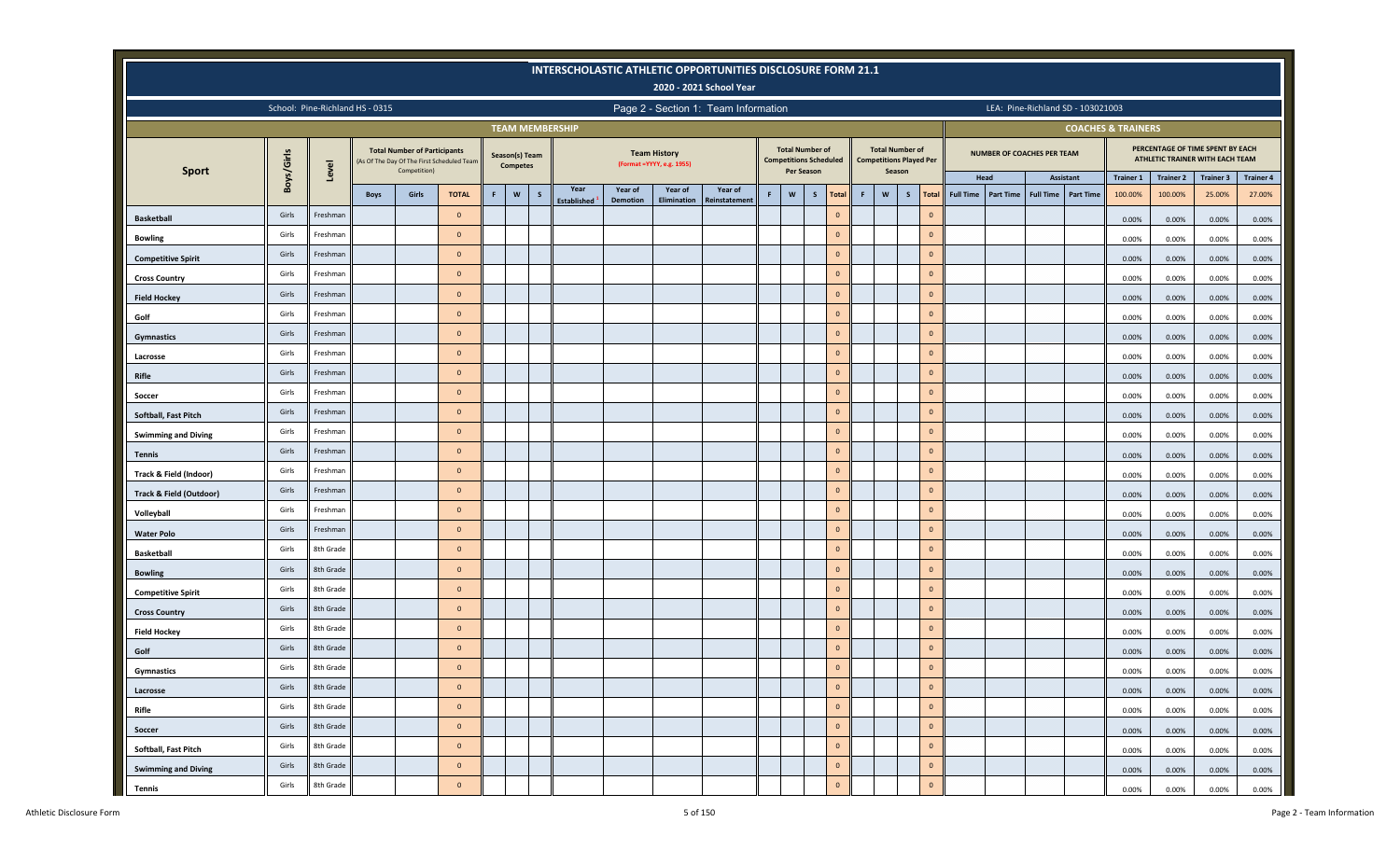|                                                                                                         |                                                                                                 |                                                                                                                                                                                                                                                 |             |                                                     |                                           |             |                                   |              |                    |                 |                                                   | INTERSCHOLASTIC ATHLETIC OPPORTUNITIES DISCLOSURE FORM 21.1<br>2020 - 2021 School Year |  |                                                         |                   |                |       |                                                                    |                   |                  |                                   |                  |                  |                               |                                                                     |                  |                  |
|---------------------------------------------------------------------------------------------------------|-------------------------------------------------------------------------------------------------|-------------------------------------------------------------------------------------------------------------------------------------------------------------------------------------------------------------------------------------------------|-------------|-----------------------------------------------------|-------------------------------------------|-------------|-----------------------------------|--------------|--------------------|-----------------|---------------------------------------------------|----------------------------------------------------------------------------------------|--|---------------------------------------------------------|-------------------|----------------|-------|--------------------------------------------------------------------|-------------------|------------------|-----------------------------------|------------------|------------------|-------------------------------|---------------------------------------------------------------------|------------------|------------------|
|                                                                                                         |                                                                                                 | School: Pine-Richland HS - 0315                                                                                                                                                                                                                 |             |                                                     |                                           |             |                                   |              |                    |                 |                                                   | Page 2 - Section 1: Team Information                                                   |  |                                                         |                   |                |       |                                                                    |                   |                  | LEA: Pine-Richland SD - 103021003 |                  |                  |                               |                                                                     |                  |                  |
|                                                                                                         |                                                                                                 |                                                                                                                                                                                                                                                 |             |                                                     |                                           |             | <b>TEAM MEMBERSHIP</b>            |              |                    |                 |                                                   |                                                                                        |  |                                                         |                   |                |       |                                                                    |                   |                  |                                   |                  |                  | <b>COACHES &amp; TRAINERS</b> |                                                                     |                  |                  |
|                                                                                                         | Boys/Girls                                                                                      | Level                                                                                                                                                                                                                                           |             | <b>Total Number of Participants</b><br>Competition) | As Of The Day Of The First Scheduled Team |             | Season(s) Team<br><b>Competes</b> |              |                    |                 | <b>Team History</b><br>(Format = YYYY, e.g. 1955) |                                                                                        |  | <b>Total Number of</b><br><b>Competitions Scheduled</b> | <b>Per Season</b> |                |       | <b>Total Number of</b><br><b>Competitions Played Per</b><br>Season |                   |                  | NUMBER OF COACHES PER TEAM        |                  |                  |                               | PERCENTAGE OF TIME SPENT BY EACH<br>ATHLETIC TRAINER WITH EACH TEAM |                  |                  |
| <b>Sport</b>                                                                                            |                                                                                                 |                                                                                                                                                                                                                                                 |             |                                                     |                                           |             |                                   |              | Year               | Year of         | Year of                                           | Year of                                                                                |  |                                                         |                   |                |       |                                                                    |                   |                  | Head                              |                  | Assistant        | <b>Trainer 1</b>              | <b>Trainer 2</b>                                                    | <b>Trainer 3</b> | <b>Trainer 4</b> |
|                                                                                                         |                                                                                                 |                                                                                                                                                                                                                                                 | <b>Boys</b> | Girls                                               | <b>TOTAL</b>                              | $\mathsf F$ | $\mathsf{w}$                      | $\mathsf{s}$ | <b>Established</b> | <b>Demotion</b> | <b>Elimination</b>                                | Reinstatemen                                                                           |  | W                                                       | $\mathsf{s}$      | <b>Total</b>   | F     | $\mathsf{w}$                                                       | S<br><b>Total</b> | <b>Full Time</b> | Part Time                         | <b>Full Time</b> | <b>Part Time</b> | 100.00%                       | 100.00%                                                             | 25.00%           | 27.00%           |
| <b>Track &amp; Field (Indoor)</b>                                                                       | Girls                                                                                           | 8th Grade                                                                                                                                                                                                                                       |             |                                                     | $\overline{0}$                            |             |                                   |              |                    |                 |                                                   |                                                                                        |  |                                                         |                   | $\mathbf{0}$   |       |                                                                    | $\mathbf{0}$      |                  |                                   |                  |                  | 0.00%                         | 0.00%                                                               | 0.00%            | 0.00%            |
| <b>Track &amp; Field (Outdoor)</b>                                                                      | Girls                                                                                           | 8th Grade                                                                                                                                                                                                                                       |             |                                                     | $\Omega$                                  |             |                                   |              |                    |                 |                                                   |                                                                                        |  |                                                         |                   | $\mathbf{0}$   |       |                                                                    |                   | $\mathbf{0}$     |                                   |                  |                  | 0.00%                         | 0.00%                                                               | 0.00%            | 0.00%            |
| Volleyball                                                                                              | Girls                                                                                           | 8th Grade<br>$\mathbf{0}$<br>$\mathbf{0}$<br>$\overline{0}$<br>0.00%<br>0.00%<br>Girls<br>8th Grade<br>$\mathbf{0}$<br>$\mathbf{0}$<br>$\overline{0}$<br>0.00%<br>0.00%<br>Girls<br>7th Grade<br>$\mathbf{0}$<br>$\overline{0}$<br>$\mathbf{0}$ |             |                                                     |                                           |             |                                   |              |                    |                 |                                                   |                                                                                        |  |                                                         |                   |                | 0.00% | 0.00%                                                              |                   |                  |                                   |                  |                  |                               |                                                                     |                  |                  |
| <b>Water Polo</b>                                                                                       | 0.00%<br>0.00%<br>0.00%<br>0.00%                                                                |                                                                                                                                                                                                                                                 |             |                                                     |                                           |             |                                   |              |                    |                 |                                                   |                                                                                        |  |                                                         |                   | 0.00%          |       |                                                                    |                   |                  |                                   |                  |                  |                               |                                                                     |                  |                  |
| <b>Basketball</b>                                                                                       | Girls<br>7th Grade<br>$\mathbf{0}$<br>$\mathbf{0}$<br>$\overline{0}$<br>0.00%<br>0.00%<br>0.00% |                                                                                                                                                                                                                                                 |             |                                                     |                                           |             |                                   |              |                    |                 |                                                   |                                                                                        |  |                                                         |                   | 0.00%          |       |                                                                    |                   |                  |                                   |                  |                  |                               |                                                                     |                  |                  |
| <b>Bowling</b>                                                                                          |                                                                                                 |                                                                                                                                                                                                                                                 |             |                                                     |                                           |             |                                   |              |                    |                 |                                                   |                                                                                        |  |                                                         |                   |                |       |                                                                    |                   |                  |                                   |                  |                  |                               |                                                                     |                  | 0.00%            |
| <b>Competitive Spirit</b>                                                                               | Girls                                                                                           | 7th Grade                                                                                                                                                                                                                                       |             |                                                     | $\Omega$                                  |             |                                   |              |                    |                 |                                                   |                                                                                        |  |                                                         |                   | $\mathbf{0}$   |       |                                                                    |                   | $\mathbf{0}$     |                                   |                  |                  | 0.00%                         | 0.00%                                                               | 0.00%            | 0.00%            |
| <b>Cross Country</b>                                                                                    | Girls                                                                                           | 7th Grade                                                                                                                                                                                                                                       |             |                                                     | $\overline{0}$                            |             |                                   |              |                    |                 |                                                   |                                                                                        |  |                                                         |                   | $\mathbf{0}$   |       |                                                                    |                   | $\mathbf{0}$     |                                   |                  |                  | 0.00%                         | 0.00%                                                               | 0.00%            | 0.00%            |
| <b>Field Hockey</b>                                                                                     | Girls                                                                                           | 7th Grade                                                                                                                                                                                                                                       |             |                                                     | $\overline{0}$                            |             |                                   |              |                    |                 |                                                   |                                                                                        |  |                                                         |                   | $\mathbf{0}$   |       |                                                                    | $\mathbf 0$       |                  |                                   |                  |                  | 0.00%                         | 0.00%                                                               | 0.00%            | 0.00%            |
| Golf                                                                                                    | Girls                                                                                           | 7th Grade                                                                                                                                                                                                                                       |             |                                                     | $\overline{\mathbf{0}}$                   |             |                                   |              |                    |                 |                                                   |                                                                                        |  |                                                         |                   | $\mathbf{0}$   |       |                                                                    |                   | $\mathbf 0$      |                                   |                  |                  | 0.00%                         | 0.00%                                                               | 0.00%            | 0.00%            |
| <b>Gymnastics</b>                                                                                       | Girls                                                                                           | 7th Grade                                                                                                                                                                                                                                       |             |                                                     | $\overline{0}$                            |             |                                   |              |                    |                 |                                                   |                                                                                        |  |                                                         |                   | $\mathbf{0}$   |       |                                                                    | $\mathbf 0$       |                  |                                   |                  |                  | 0.00%                         | 0.00%                                                               | 0.00%            | 0.00%            |
| Lacrosse                                                                                                | Girls                                                                                           | 7th Grade                                                                                                                                                                                                                                       |             |                                                     | $\overline{0}$                            |             |                                   |              |                    |                 |                                                   |                                                                                        |  |                                                         |                   | $\mathbf{0}$   |       |                                                                    |                   | $\mathbf{0}$     |                                   |                  |                  | 0.00%                         | 0.00%                                                               | 0.00%            | 0.00%            |
| Rifle                                                                                                   | Girls                                                                                           | 7th Grade                                                                                                                                                                                                                                       |             |                                                     | $\overline{0}$                            |             |                                   |              |                    |                 |                                                   |                                                                                        |  |                                                         |                   | $\mathbf{0}$   |       |                                                                    |                   | $\mathbf{0}$     |                                   |                  |                  | 0.00%                         | 0.00%                                                               | 0.00%            | 0.00%            |
| Soccer                                                                                                  | Girls                                                                                           | 7th Grade                                                                                                                                                                                                                                       |             |                                                     | $\overline{0}$                            |             |                                   |              |                    |                 |                                                   |                                                                                        |  |                                                         |                   | $\mathbf{0}$   |       |                                                                    |                   | $\mathbf{0}$     |                                   |                  |                  | 0.00%                         | 0.00%                                                               | 0.00%            | 0.00%            |
| Softball, Fast Pitch                                                                                    | Girls                                                                                           | 7th Grade                                                                                                                                                                                                                                       |             |                                                     | $\overline{0}$                            |             |                                   |              |                    |                 |                                                   |                                                                                        |  |                                                         |                   | $\mathbf{0}$   |       |                                                                    | $\mathbf{0}$      |                  |                                   |                  |                  | 0.00%                         | 0.00%                                                               | 0.00%            | 0.00%            |
| <b>Swimming and Diving</b>                                                                              | Girls                                                                                           | 7th Grade                                                                                                                                                                                                                                       |             |                                                     | $\overline{0}$                            |             |                                   |              |                    |                 |                                                   |                                                                                        |  |                                                         |                   | $\overline{0}$ |       |                                                                    |                   | $\mathbf{0}$     |                                   |                  |                  | 0.00%                         | 0.00%                                                               | 0.00%            | 0.00%            |
| <b>Tennis</b>                                                                                           | Girls                                                                                           | 7th Grade                                                                                                                                                                                                                                       |             |                                                     | $\overline{0}$                            |             |                                   |              |                    |                 |                                                   |                                                                                        |  |                                                         |                   | $\Omega$       |       |                                                                    | $\mathbf{0}$      |                  |                                   |                  |                  | 0.00%                         | 0.00%                                                               | 0.00%            | 0.00%            |
| Track & Field (Indoor)                                                                                  | Girls                                                                                           | 7th Grade                                                                                                                                                                                                                                       |             |                                                     | $\overline{0}$                            |             |                                   |              |                    |                 |                                                   |                                                                                        |  |                                                         |                   | $\mathbf{0}$   |       |                                                                    |                   | $\mathbf{0}$     |                                   |                  |                  | 0.00%                         | 0.00%                                                               | 0.00%            | 0.00%            |
| <b>Track &amp; Field (Outdoor)</b>                                                                      | Girls                                                                                           | 7th Grade                                                                                                                                                                                                                                       |             |                                                     | $\overline{0}$                            |             |                                   |              |                    |                 |                                                   |                                                                                        |  |                                                         |                   | $\mathbf{0}$   |       |                                                                    | $\mathbf{0}$      |                  |                                   |                  |                  | 0.00%                         | 0.00%                                                               | 0.00%            | 0.00%            |
| Volleyball                                                                                              | Girls                                                                                           | 7th Grade                                                                                                                                                                                                                                       |             |                                                     | $\overline{\mathbf{0}}$                   |             |                                   |              |                    |                 |                                                   |                                                                                        |  |                                                         |                   | $\mathbf{0}$   |       |                                                                    | $\mathbf{0}$      |                  |                                   |                  |                  | 0.00%                         | 0.00%                                                               | 0.00%            | 0.00%            |
| <b>Water Polo</b>                                                                                       | Girls                                                                                           | 7th Grade                                                                                                                                                                                                                                       |             |                                                     | $\overline{\mathbf{0}}$                   |             |                                   |              |                    |                 |                                                   |                                                                                        |  |                                                         |                   | $\mathbf{0}$   |       |                                                                    | $\mathbf{0}$      |                  |                                   |                  |                  | 0.00%                         | 0.00%                                                               | 0.00%            | 0.00%            |
| <sup>1</sup> For initial submission and for interscholastic athletic teams that were newly established. |                                                                                                 |                                                                                                                                                                                                                                                 |             |                                                     |                                           |             |                                   |              |                    |                 |                                                   |                                                                                        |  |                                                         |                   |                |       |                                                                    |                   |                  |                                   |                  |                  |                               |                                                                     |                  |                  |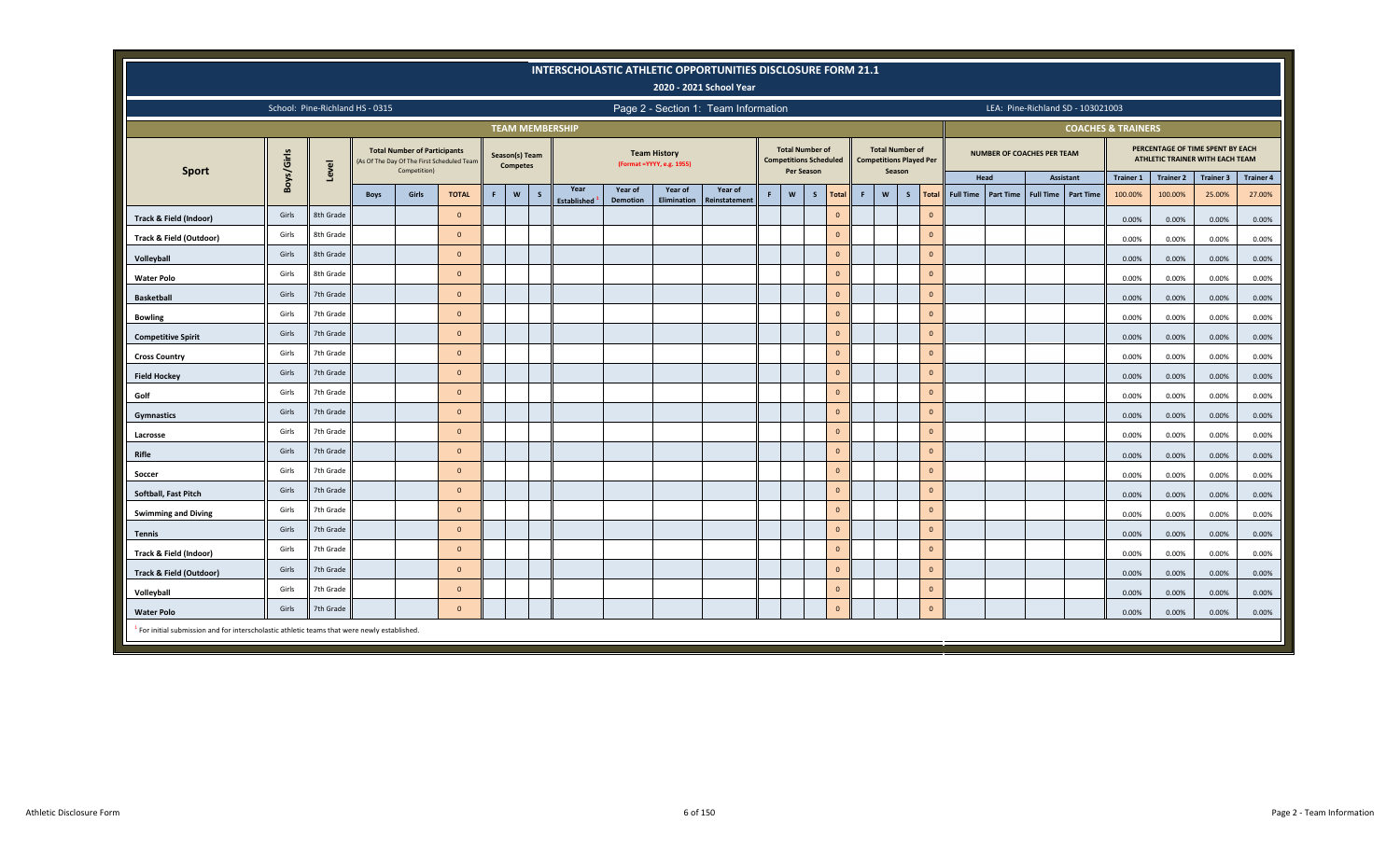|                                         |              |                          |                                            |                          |                 |                           | INTERSCHOLASTIC ATHLETIC OPPORTUNITIES DISCLOSURE FORM 21.1 | 2020 - 2021 School Year                    |                           |                                                            |                               |                                                                                                     |                                                                                    |                                           |
|-----------------------------------------|--------------|--------------------------|--------------------------------------------|--------------------------|-----------------|---------------------------|-------------------------------------------------------------|--------------------------------------------|---------------------------|------------------------------------------------------------|-------------------------------|-----------------------------------------------------------------------------------------------------|------------------------------------------------------------------------------------|-------------------------------------------|
| School: Pine-Richland HS - 0315         |              |                          |                                            |                          |                 |                           | Page 3 - Section 1: Financial Information                   |                                            |                           |                                                            |                               |                                                                                                     | LEA: Pine-Richland SD - 103021003                                                  |                                           |
|                                         |              |                          |                                            |                          |                 |                           |                                                             | <b>ATHLETIC EXPENDITURES</b>               |                           |                                                            |                               |                                                                                                     |                                                                                    |                                           |
|                                         |              |                          |                                            |                          |                 |                           |                                                             | SCHOOL'S ANNUAL EXPENDITURES FOR EACH TEAM |                           |                                                            |                               |                                                                                                     | NON-SCHOOL (BOOSTER CLUBS, ALUMNI & OTHER<br>NON-SCHOOL) CONTRIBUTIONS & PURCHASES |                                           |
| <b>Team</b>                             | Boys/Girls   | Level                    | School<br>Annual<br>Expeno<br><b>l</b> ota | Travel <sup>1</sup>      | <b>Uniforms</b> | Supplies and<br>Equipment | <b>Facilities</b>                                           | Other                                      |                           | <b>Coaching Staff Compensation</b><br>per Sport per Season |                               | <b>Total Compensation</b><br><b>For All Athletic</b><br><b>Trainers Per</b><br><b>Academic Year</b> | List total value of contributions<br>per team                                      | List total value of purchases<br>per team |
|                                         |              |                          | <b>Totals</b>                              | \$75,586.04              | \$67,430.02     | \$54,289.03               | \$2,524,433.88                                              | \$84,648.44                                | Fall<br>\$153,356.00      | Winter<br>\$79,591.00                                      | <b>Spring</b><br>\$105,881.00 | \$40,500.00                                                                                         | \$0.00                                                                             | \$0.00                                    |
| <b>Baseball</b>                         | Boys         | Varsity                  | \$79,605.19                                | \$1,538.20               | \$3,148.50      | \$1,186.38                | \$59,694.00                                                 | \$3,116.11                                 |                           |                                                            | \$10,922.00                   |                                                                                                     | \$0.00                                                                             | \$0.00                                    |
| Basketball                              | Boys         | Varsity                  | \$81,374.81                                | \$1,029.10               | \$2,960.00      |                           | \$57,729.82                                                 | \$5,095.89                                 |                           | \$14,560.00                                                |                               |                                                                                                     | \$0.00                                                                             | \$0.00                                    |
| <b>Bowling</b><br><b>Cross Country</b>  | Boys<br>Boys | Varsity<br>Varsity       | \$0.00<br>\$69,862.06                      | \$2,298.86               | \$1,473.25      | \$236.84                  | \$59,469.00                                                 | \$1,292.61                                 | \$5,091.50                |                                                            |                               |                                                                                                     | \$0.00<br>\$0.00                                                                   | \$0.00<br>\$0.00                          |
| Football                                | Boys         | Varsity                  | \$115,971.67                               | \$2,544.30               |                 | \$10,536.28               | \$60,046.24                                                 | \$14,723.85                                | \$28,121.00               |                                                            |                               |                                                                                                     | \$0.00                                                                             | \$0.00                                    |
| Golf                                    | Boys         | Varsity                  | \$68,021.43                                | \$2,163.50               | \$2,853.00      | \$888.00                  | \$57,729.82                                                 | \$576.11                                   | \$3,811.00                |                                                            |                               |                                                                                                     | \$0.00                                                                             | \$0.00                                    |
| Lacrosse                                | Boys         | Varsity                  | \$61,741.63                                | \$2,318.50               |                 |                           | \$59,423.13                                                 |                                            |                           |                                                            |                               |                                                                                                     | \$0.00                                                                             | \$0.00                                    |
| Rifle<br>Soccer                         | Boys<br>Boys | Varsity<br>Varsity       | \$0.00<br>\$77,818.76                      | \$1,504.30               | \$1,507.21      | \$1,378.73                | \$59,987.91                                                 | \$3,665.61                                 | \$9,775.00                |                                                            |                               |                                                                                                     | \$0.00<br>\$0.00                                                                   | \$0.00<br>\$0.00                          |
| <b>Swimming and Diving</b>              | Boys         | Varsity                  | \$0.00                                     |                          |                 |                           |                                                             |                                            |                           |                                                            |                               |                                                                                                     | \$0.00                                                                             | \$0.00                                    |
| Tennis                                  | Boys         | Varsity                  | \$67,090.54                                | \$644.70                 | \$390.91        | \$719.00                  | \$57,729.82                                                 | \$884.11                                   |                           |                                                            | \$6,722.00                    |                                                                                                     | \$0.00                                                                             | \$0.00                                    |
| Track & Field (Indoor)                  | Boys         | Varsity                  | \$0.00                                     |                          |                 |                           |                                                             |                                            |                           |                                                            |                               |                                                                                                     | \$0.00                                                                             | \$0.00                                    |
| <b>Track &amp; Field (Outdoor)</b>      | Boys         | Varsity                  | \$106,906.14                               | \$3,652.70               | \$5,302.00      | \$1,896.50                | \$59,501.50                                                 | \$5,811.44                                 |                           |                                                            | \$30,742.00                   |                                                                                                     | \$0.00                                                                             | \$0.00                                    |
| Volleyball<br><b>Water Polo</b>         | Boys<br>Boys | Varsity<br>Varsity       | \$70,982.68<br>\$0.00                      | \$1,419.25               | \$612.00        |                           | \$57,729.82                                                 | \$1,739.61                                 |                           |                                                            | \$9,482.00                    |                                                                                                     | \$0.00<br>\$0.00                                                                   | \$0.00<br>\$0.00                          |
| Wrestling                               | Boys         | Varsity                  | \$74,527.65                                | \$599.30                 | \$2,176.80      | \$37.34                   | \$57,729.82                                                 | \$1,856.39                                 |                           | \$12,128.00                                                |                               |                                                                                                     | \$0.00                                                                             | \$0.00                                    |
| <b>Baseball</b>                         | Boys         | Jr Varsity               | \$74,782.14                                | \$3,478.30               | \$2,348.50      | \$1,186.37                | \$59,469.00                                                 | \$1,089.97                                 |                           |                                                            | \$7,210.00                    |                                                                                                     | \$0.00                                                                             | \$0.00                                    |
| <b>Basketball</b>                       | Boys         | Jr Varsity               | \$68,729.16                                | \$1,029.10               | \$2,960.00      |                           | \$57,729.82                                                 | \$1,699.24                                 |                           | \$5,311.00                                                 |                               |                                                                                                     | \$0.00                                                                             | \$0.00                                    |
| <b>Bowling</b>                          | Boys         | Jr Varsity               | \$0.00                                     |                          |                 |                           |                                                             |                                            |                           |                                                            |                               |                                                                                                     | \$0.00                                                                             | \$0.00                                    |
| <b>Cross Country</b>                    | Boys         | Jr Varsity               | \$0.00                                     |                          |                 |                           |                                                             |                                            |                           |                                                            |                               |                                                                                                     | \$0.00                                                                             | \$0.00                                    |
| Football<br>Golf                        | Boys<br>Boys | Jr Varsity<br>Jr Varsity | \$89,264.85<br>\$67,229.74                 | \$1,492.80<br>\$3,118.95 | \$2,853.00      | \$10,000.84<br>\$888.00   | \$59,146.24<br>\$57,729.82                                  | \$2,064.97<br>\$309.97                     | \$16,560.00<br>\$2,330.00 |                                                            |                               |                                                                                                     | \$0.00<br>\$0.00                                                                   | \$0.00<br>\$0.00                          |
| Lacrosse                                | Boys         | Jr Varsity               | \$61,741.63                                | \$2,318.50               |                 |                           | \$59,423.13                                                 |                                            |                           |                                                            |                               |                                                                                                     | \$0.00                                                                             | \$0.00                                    |
| Rifle                                   | Boys         | Jr Varsity               | \$0.00                                     |                          |                 |                           |                                                             |                                            |                           |                                                            |                               |                                                                                                     | 50.00                                                                              | \$0.00                                    |
| Soccer                                  | Boys         | Jr Varsity               | \$69,226.62                                | \$1,504.30               | \$1,507.21      | \$1,378.73                | \$59,987.91                                                 | \$1,569.47                                 | \$3,279.00                |                                                            |                               |                                                                                                     | \$0.00                                                                             | \$0.00                                    |
| <b>Swimming and Diving</b>              | Boys         | Jr Varsity               | \$0.00                                     |                          |                 |                           |                                                             |                                            |                           |                                                            |                               |                                                                                                     | \$0.00                                                                             | \$0.00                                    |
| <b>Tennis</b><br>Track & Field (Indoor) | Boys<br>Boys | Jr Varsity<br>Jr Varsity | \$62,848.79<br>\$0.00                      | \$1,040.60               | \$390.90        | \$719.00                  | \$57,729.82                                                 | \$507.47                                   |                           |                                                            | \$2,461.00                    |                                                                                                     | \$0.00<br>\$0.00                                                                   | \$0.00<br>\$0.00                          |
| <b>Track &amp; Field (Outdoor)</b>      | Boys         | Jr Varsity               | \$0.00                                     |                          |                 |                           |                                                             |                                            |                           |                                                            |                               |                                                                                                     | \$0.00                                                                             | \$0.00                                    |
| Volleyball                              | Boys         | Jr Varsity               | \$63,635.04                                | \$1,419.25               | \$612.00        |                           | \$57,729.82                                                 | \$1,179.97                                 |                           |                                                            | \$2,694.00                    |                                                                                                     | \$0.00                                                                             | \$0.00                                    |
| <b>Water Polo</b>                       | Boys         | Jr Varsity               | \$0.00                                     |                          |                 |                           |                                                             |                                            |                           |                                                            |                               |                                                                                                     | \$0.00                                                                             | \$0.00                                    |
| Wrestling                               | Boys         | Jr Varsity               | \$66,555.50                                | \$599.30                 | \$2,176.80      | \$37.33                   | \$57,729.82                                                 | \$1,570.25                                 |                           | \$4,442.00                                                 |                               |                                                                                                     | \$0.00                                                                             | \$0.00                                    |
| <b>Baseball</b><br><b>Basketbal</b>     | Boys<br>Boys | Freshman<br>Freshman     | \$69,174.77<br>\$65,827.61                 | \$3,202.60<br>\$2,221.70 | \$1,617.34      | \$660.00                  | \$59,413.74<br>\$57,729.82                                  | \$1,182.09<br>\$1,002.09                   |                           | \$4,874.00                                                 | \$3,099.00                    |                                                                                                     | \$0.00<br>\$0.00                                                                   | \$0.00<br>\$0.00                          |
| <b>Bowling</b>                          | Boys         | Freshman                 | \$0.00                                     |                          |                 |                           |                                                             |                                            |                           |                                                            |                               |                                                                                                     | \$0.00                                                                             | \$0.00                                    |
| <b>Cross Country</b>                    | Boys         | Freshmar                 | \$0.00                                     |                          |                 |                           |                                                             |                                            |                           |                                                            |                               |                                                                                                     | \$0.00                                                                             | \$0.00                                    |
| Football                                | Boys         | Freshman                 | \$81,884.74                                | \$1,492.80               |                 | \$3,960.85                | \$59,469.00                                                 | \$1,402.09                                 | \$15,560.00               |                                                            |                               |                                                                                                     | \$0.00                                                                             | \$0.00                                    |
| Golf                                    | Boys         | Freshman                 | \$0.00                                     |                          |                 |                           |                                                             |                                            |                           |                                                            |                               |                                                                                                     | \$0.00                                                                             | \$0.00                                    |
| Lacrosse                                | Boys         | Freshman                 | \$0.00                                     |                          |                 |                           |                                                             |                                            |                           |                                                            |                               |                                                                                                     | \$0.00                                                                             | \$0.00                                    |
| Rifle<br>Soccer                         | Boys<br>Boys | Freshman<br>Freshman     | \$0.00<br>\$67,663.21                      | \$2,249.50               | \$867.15        | \$1,194.73                | \$59,513.74                                                 | \$852.09                                   | \$2,986.00                |                                                            |                               |                                                                                                     | \$0.00<br>\$0.00                                                                   | \$0.00<br>\$0.00                          |
| <b>Swimming and Diving</b>              | Boys         | Ereshman                 | \$0.00                                     |                          |                 |                           |                                                             |                                            |                           |                                                            |                               |                                                                                                     | \$0.00                                                                             | \$0.00                                    |
| Tennis                                  | Boys         | Freshman                 | \$0.00                                     |                          |                 |                           |                                                             |                                            |                           |                                                            |                               |                                                                                                     | \$0.00                                                                             | \$0.00                                    |
| Track & Field (Indoor)                  | Boys         | Freshman                 | \$0.00                                     |                          |                 |                           |                                                             |                                            |                           |                                                            |                               |                                                                                                     | \$0.00                                                                             | \$0.00                                    |
| <b>Track &amp; Field (Outdoor)</b>      | Boys         | Freshman                 | \$0.00                                     |                          |                 |                           |                                                             |                                            |                           |                                                            |                               |                                                                                                     | \$0.00                                                                             | \$0.00                                    |
| Volleyball                              | Boys         | Freshman                 | \$0.00                                     |                          |                 |                           |                                                             |                                            |                           |                                                            |                               |                                                                                                     | \$0.00                                                                             | \$0.00                                    |
| <b>Water Polo</b><br>Wrestling          | Boys<br>Boys | Freshman<br>Freshman     | \$0.00<br>\$0.00                           |                          |                 |                           |                                                             |                                            |                           |                                                            |                               |                                                                                                     | \$0.00<br>\$0.00                                                                   | \$0.00<br>\$0.00                          |
| <b>Baseball</b>                         | Boys         | 8th Grade                | \$0.00                                     |                          |                 |                           |                                                             |                                            |                           |                                                            |                               |                                                                                                     | \$0.00                                                                             | \$0.00                                    |
| <b>Raskethal</b>                        | Boys         | 8th Grade                | \$0.00                                     |                          |                 |                           |                                                             |                                            |                           |                                                            |                               |                                                                                                     | \$0.00                                                                             | \$0.00                                    |
| Bowling                                 | Boys         | 8th Grade                | \$0.00                                     |                          |                 |                           |                                                             |                                            |                           |                                                            |                               |                                                                                                     | \$0.00                                                                             | \$0.00                                    |
| <b>Cross Country</b>                    | Boys         | 8th Grade                | \$0.00                                     |                          |                 |                           |                                                             |                                            |                           |                                                            |                               |                                                                                                     | \$0.00                                                                             | \$0.00                                    |
| Football                                | Boys         | 8th Grade                | \$0.00                                     |                          |                 |                           |                                                             |                                            |                           |                                                            |                               |                                                                                                     | \$0.00                                                                             | \$0.00                                    |
| Golf                                    | Boys         | 8th Grade                | \$0.00                                     |                          |                 |                           |                                                             |                                            |                           |                                                            |                               |                                                                                                     | \$0.00<br>\$0.00                                                                   | \$0.00<br>\$0.00                          |
| Lacrosse<br>Rifle                       | Boys         | 8th Grade<br>8th Grade   | \$0.00                                     |                          |                 |                           |                                                             |                                            |                           |                                                            |                               |                                                                                                     | \$0.00                                                                             | \$0.00                                    |
|                                         | Boys         |                          | \$0.00                                     |                          |                 |                           |                                                             |                                            |                           |                                                            |                               |                                                                                                     |                                                                                    |                                           |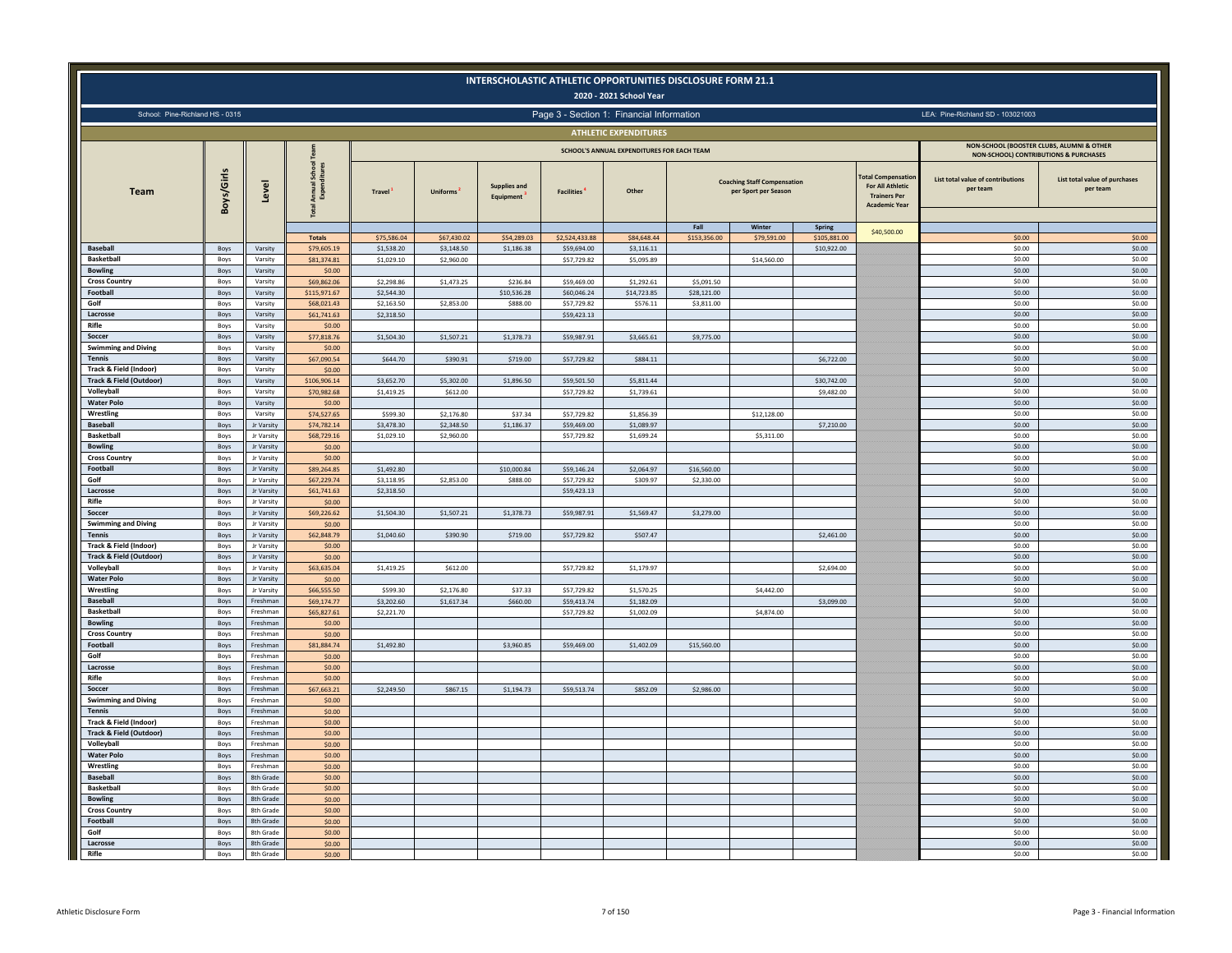|                                                   |                |                               |                                    |                          |                          |                                  |                                           | 2020 - 2021 School Year                    | INTERSCHOLASTIC ATHLETIC OPPORTUNITIES DISCLOSURE FORM 21.1 |                                                            |                        |                                                                                                     |                                                                                               |                                           |
|---------------------------------------------------|----------------|-------------------------------|------------------------------------|--------------------------|--------------------------|----------------------------------|-------------------------------------------|--------------------------------------------|-------------------------------------------------------------|------------------------------------------------------------|------------------------|-----------------------------------------------------------------------------------------------------|-----------------------------------------------------------------------------------------------|-------------------------------------------|
| School: Pine-Richland HS - 0315                   |                |                               |                                    |                          |                          |                                  | Page 3 - Section 1: Financial Information |                                            |                                                             |                                                            |                        |                                                                                                     | LEA: Pine-Richland SD - 103021003                                                             |                                           |
|                                                   |                |                               |                                    |                          |                          |                                  |                                           | <b>ATHLETIC EXPENDITURES</b>               |                                                             |                                                            |                        |                                                                                                     |                                                                                               |                                           |
|                                                   |                |                               |                                    |                          |                          |                                  |                                           | SCHOOL'S ANNUAL EXPENDITURES FOR EACH TEAM |                                                             |                                                            |                        |                                                                                                     | NON-SCHOOL (BOOSTER CLUBS, ALUMNI & OTHER<br><b>NON-SCHOOL) CONTRIBUTIONS &amp; PURCHASES</b> |                                           |
| <b>Team</b>                                       | Boys/Girls     | Level                         | School<br>Annual:<br>Expenc<br>ota | Travel <sup>1</sup>      | <b>Uniforms</b>          | <b>Supplies and</b><br>Equipment | <b>Facilities</b>                         | Other                                      |                                                             | <b>Coaching Staff Compensation</b><br>per Sport per Season |                        | <b>Total Compensation</b><br><b>For All Athletic</b><br><b>Trainers Per</b><br><b>Academic Year</b> | List total value of contributions<br>per team                                                 | List total value of purchases<br>per team |
|                                                   |                |                               | <b>Totals</b>                      | \$75,586.04              | \$67,430.02              | \$54,289.03                      | \$2,524,433.88                            | \$84,648.44                                | Fall<br>\$153,356.00                                        | Winter<br>\$79,591.00                                      | Spring<br>\$105,881.00 | \$40,500.00                                                                                         | \$0.00                                                                                        | \$0.00                                    |
| Soccer                                            | Boys           | 8th Grade                     | \$0.00                             |                          |                          |                                  |                                           |                                            |                                                             |                                                            |                        |                                                                                                     | \$0.00                                                                                        | \$0.00                                    |
| <b>Swimming and Diving</b>                        | Boys           | 8th Grade                     | \$0.00                             |                          |                          |                                  |                                           |                                            |                                                             |                                                            |                        |                                                                                                     | \$0.00                                                                                        | \$0.00                                    |
| <b>Tennis</b><br>Track & Field (Indoor)           | Boys<br>Boys   | 8th Grade<br>8th Grade        | \$0.00<br>\$0.00                   |                          |                          |                                  |                                           |                                            |                                                             |                                                            |                        |                                                                                                     | \$0.00<br>\$0.00                                                                              | \$0.00<br>\$0.00                          |
| <b>Track &amp; Field (Outdoor)</b>                | Boys           | 8th Grade                     | \$0.00                             |                          |                          |                                  |                                           |                                            |                                                             |                                                            |                        |                                                                                                     | \$0.00                                                                                        | \$0.00                                    |
| Volleyball                                        | Boys           | <b>8th Grade</b>              | \$0.00                             |                          |                          |                                  |                                           |                                            |                                                             |                                                            |                        |                                                                                                     | \$0.00                                                                                        | \$0.00                                    |
| <b>Water Polo</b>                                 | Boys           | 8th Grade                     | \$0.00                             |                          |                          |                                  |                                           |                                            |                                                             |                                                            |                        |                                                                                                     | \$0.00                                                                                        | \$0.00                                    |
| Wrestling<br>Baseball                             | Boys<br>Boys   | <b>8th Grade</b><br>7th Grade | \$0.00<br>\$0.00                   |                          |                          |                                  |                                           |                                            |                                                             |                                                            |                        |                                                                                                     | \$0.00<br>\$0.00                                                                              | \$0.00<br>\$0.00                          |
| <b>Basketball</b>                                 | Boys           | 7th Grade                     | \$0.00                             |                          |                          |                                  |                                           |                                            |                                                             |                                                            |                        |                                                                                                     | \$0.00                                                                                        | \$0.00                                    |
| <b>Bowling</b>                                    | Boys           | 7th Grade                     | \$0.00                             |                          |                          |                                  |                                           |                                            |                                                             |                                                            |                        |                                                                                                     | \$0.00                                                                                        | \$0.00                                    |
| <b>Cross Country</b>                              | Boys           | 7th Grade                     | \$0.00                             |                          |                          |                                  |                                           |                                            |                                                             |                                                            |                        |                                                                                                     | \$0.00                                                                                        | \$0.00                                    |
| Football                                          | Boys           | 7th Grade                     | \$0.00                             |                          |                          |                                  |                                           |                                            |                                                             |                                                            |                        |                                                                                                     | \$0.00                                                                                        | \$0.00                                    |
| Golf<br>Lacrosse                                  | Boys<br>Boys   | 7th Grade<br>7th Grade        | \$0.00<br>\$0.00                   |                          |                          |                                  |                                           |                                            |                                                             |                                                            |                        |                                                                                                     | \$0.00<br>\$0.00                                                                              | \$0.00<br>\$0.00                          |
| Rifle                                             | Boys           | 7th Grade                     | \$0.00                             |                          |                          |                                  |                                           |                                            |                                                             |                                                            |                        |                                                                                                     | \$0.00                                                                                        | \$0.00                                    |
| Soccer                                            | Boys           | 7th Grade                     | \$0.00                             |                          |                          |                                  |                                           |                                            |                                                             |                                                            |                        |                                                                                                     | \$0.00                                                                                        | \$0.00                                    |
| <b>Swimming and Diving</b>                        | Boys           | 7th Grade                     | \$0.00                             |                          |                          |                                  |                                           |                                            |                                                             |                                                            |                        |                                                                                                     | \$0.00                                                                                        | \$0.00                                    |
| Tennis                                            | Boys           | 7th Grade                     | \$0.00                             |                          |                          |                                  |                                           |                                            |                                                             |                                                            |                        |                                                                                                     | \$0.00                                                                                        | \$0.00                                    |
| Track & Field (Indoor)                            | Boys           | 7th Grad                      | \$0.00                             |                          |                          |                                  |                                           |                                            |                                                             |                                                            |                        |                                                                                                     | \$0.00                                                                                        | \$0.00                                    |
| <b>Track &amp; Field (Outdoor)</b><br>Volleyball  | Boys<br>Boys   | 7th Grade<br>7th Grade        | \$0.00<br>\$0.00                   |                          |                          |                                  |                                           |                                            |                                                             |                                                            |                        |                                                                                                     | \$0.00<br>\$0.00                                                                              | \$0.00<br>\$0.00                          |
| <b>Water Polo</b>                                 | Boys           | 7th Grade                     | \$0.00                             |                          |                          |                                  |                                           |                                            |                                                             |                                                            |                        |                                                                                                     | \$0.00                                                                                        | \$0.00                                    |
| Wrestling                                         | Boys           | 7th Grade                     | \$0.00                             |                          |                          |                                  |                                           |                                            |                                                             |                                                            |                        |                                                                                                     | \$0.00                                                                                        | \$0.00                                    |
| <b>Basketball</b>                                 | Girls          | Varsity                       | \$81,197.66                        | \$1,260.95               | \$3,034.00               |                                  | \$57,729.82                               | \$4,612.89                                 |                                                             | \$14,560.00                                                |                        |                                                                                                     | \$0.00                                                                                        | \$0.00                                    |
| <b>Bowling</b>                                    | Girls          | Varsity                       | \$0.00                             |                          |                          |                                  |                                           |                                            |                                                             |                                                            |                        |                                                                                                     | \$0.00                                                                                        | \$0.00                                    |
| <b>Competitive Spirit</b><br><b>Cross Country</b> | Girls<br>Girls | Varsity<br>Varsity            | \$65,376.95<br>\$69,862.06         | \$2,298.86               | \$1,947.50<br>\$1,473.25 | \$1,320.35<br>\$236.84           | \$57,729.82<br>\$59,469.00                | \$1,198.28<br>\$1,292.61                   | \$5,091.50                                                  | \$3,181.00                                                 |                        |                                                                                                     | \$0.00<br>\$0.00                                                                              | \$0.00<br>\$0.00                          |
| <b>Field Hockey</b>                               | Girls          | Varsity                       | \$78,189.43                        | \$1,741.60               |                          | \$4,805.90                       | \$59,737.91                               | \$2,129.02                                 | \$9,775.00                                                  |                                                            |                        |                                                                                                     | \$0.00                                                                                        | \$0.00                                    |
| Golf                                              | Girls          | Varsity                       | \$65,360.96                        | \$1,915.64               | \$1,090.39               | \$238.00                         | \$57,729.82                               | \$576.11                                   | \$3,811.00                                                  |                                                            |                        |                                                                                                     | \$0.00                                                                                        | \$0.00                                    |
| Gymnastics                                        | Girls          | Varsity                       | \$0.00                             |                          |                          |                                  |                                           |                                            |                                                             |                                                            |                        |                                                                                                     | \$0.00                                                                                        | \$0.00                                    |
| Lacrosse                                          | Girls          | Varsity                       | \$75,058.43                        | \$1,492.80               | \$1,112.29               | \$615.99                         | \$59,146.24                               | \$2,916.11                                 |                                                             |                                                            | \$9,775.00             |                                                                                                     | \$0.00                                                                                        | \$0.00                                    |
| Rifle                                             | Girls          | Varsity                       | \$0.00                             |                          |                          |                                  |                                           |                                            |                                                             |                                                            |                        |                                                                                                     | \$0.00                                                                                        | \$0.00                                    |
| Soccer<br>Softball, Fast Pitch                    | Girls<br>Girls | Varsity<br>Varsity            | \$77,174.35<br>\$77,474.77         | \$1,492.80<br>\$2,883.90 | \$1,945.63<br>\$3,402.73 | \$773.90<br>\$376.03             | \$60,112.91<br>\$59,969.00                | \$3,074.11<br>\$1,481.11                   | \$9,775.00                                                  |                                                            | \$9,362.00             |                                                                                                     | \$0.00<br>\$0.00                                                                              | \$0.00<br>\$0.00                          |
| <b>Swimming and Diving</b>                        | Girls          | Varsity                       | \$82,531.33                        | \$2,691.40               | \$5,050.00               |                                  | \$57,729.82                               | \$1,836.11                                 |                                                             | \$15,224.00                                                |                        |                                                                                                     | \$0.00                                                                                        | \$0.00                                    |
| <b>Tennis</b>                                     | Girls          | Varsity                       | \$68,471.99                        | \$1,719.20               | \$254.39                 | \$847.99                         | \$57,831.82                               | \$1,096.59                                 | \$6,722.00                                                  |                                                            |                        |                                                                                                     | \$0.00                                                                                        | \$0.00                                    |
| Track & Field (Indoor)                            | Girls          | Varsity                       | \$0.00                             |                          |                          |                                  |                                           |                                            |                                                             |                                                            |                        |                                                                                                     | \$0.00                                                                                        | \$0.00                                    |
| <b>Track &amp; Field (Outdoor)</b>                | Girls          | Varsity                       | \$0.00                             |                          |                          |                                  |                                           |                                            |                                                             |                                                            |                        |                                                                                                     | \$0.00                                                                                        | \$0.00                                    |
| Volleyball<br><b>Water Polo</b>                   | Girls<br>Girls | Varsity<br>Varsity            | \$72,258.56<br>\$0.00              | \$1,448.00               | \$761.94                 | \$270.19                         | \$57,729.82                               | \$2,566.61                                 | \$9,482.00                                                  |                                                            |                        |                                                                                                     | \$0.00<br>\$0.00                                                                              | \$0.00<br>\$0.00                          |
| <b>Basketball</b>                                 | Girls          | Jr Varsity                    | \$68,980.01                        | \$1,260.95               | \$3,034.00               |                                  | \$57,729.82                               | \$1,644.24                                 |                                                             | \$5,311.00                                                 |                        |                                                                                                     | \$0.00                                                                                        | \$0.00                                    |
| <b>Bowling</b>                                    | Girls          | Jr Varsity                    | \$0.00                             |                          |                          |                                  |                                           |                                            |                                                             |                                                            |                        |                                                                                                     | \$0.00                                                                                        | \$0.00                                    |
| <b>Competitive Spirit</b>                         | Girls          | Jr Varsity                    | \$0.00                             |                          |                          |                                  |                                           |                                            |                                                             |                                                            |                        |                                                                                                     | \$0.00                                                                                        | \$0.00                                    |
| <b>Cross Country</b>                              | Girls          | Jr Varsity                    | \$0.00                             |                          |                          |                                  |                                           |                                            |                                                             |                                                            |                        |                                                                                                     | \$0.00                                                                                        | \$0.00                                    |
| <b>Field Hockey</b><br>Golf                       | Girls<br>Girls | Jr Varsity<br>Jr Varsity      | \$74,633.79<br>\$63,613.80         | \$1,560.60<br>\$1,915.63 | \$1,090.39               | \$4,802.85<br>\$237.99           | \$59,797.91<br>\$57,729.82                | \$1,329.43<br>\$309.97                     | \$7,143.00<br>\$2,330.00                                    |                                                            |                        |                                                                                                     | \$0.00<br>\$0.00                                                                              | \$0.00<br>\$0.00                          |
| Gymnastics                                        | Girls          | Jr Varsity                    | \$0.00                             |                          |                          |                                  |                                           |                                            |                                                             |                                                            |                        |                                                                                                     | \$0.00                                                                                        | \$0.00                                    |
| Lacrosse                                          | Girls          | Jr Varsity                    | \$70,367.98                        | \$1,413.50               | \$1,112.28               | \$615.99                         | \$59,146.24                               | \$1,229.97                                 |                                                             |                                                            | \$6,850.00             |                                                                                                     | \$0.00                                                                                        | \$0.00                                    |
| Rifle                                             | Girls          | Jr Varsity                    | \$0.00                             |                          |                          |                                  |                                           |                                            |                                                             |                                                            |                        |                                                                                                     | \$0.00                                                                                        | \$0.00                                    |
| Soccer                                            | Girls          | Jr Varsity                    | \$69,324.19                        | \$1,492.80               | \$1,945.62               | \$773.89                         | \$60,112.91                               | \$1,719.97                                 | \$3,279.00                                                  |                                                            |                        |                                                                                                     | \$0.00                                                                                        | \$0.00                                    |
| Softball, Fast Pitch                              | Girls          | Jr Varsity                    | \$73,458.92                        | \$2,239.20               | \$3,402.73               | \$376.02                         | \$59,969.00                               | \$909.97                                   |                                                             |                                                            | \$6,562.00             |                                                                                                     | \$0.00                                                                                        | \$0.00                                    |
| <b>Swimming and Diving</b><br><b>Tennis</b>       | Girls<br>Girls | Jr Varsity<br>Jr Varsity      | \$0.00                             |                          |                          |                                  |                                           |                                            |                                                             |                                                            |                        |                                                                                                     | \$0.00<br>\$0.00                                                                              | \$0.00<br>\$0.00                          |
| Track & Field (Indoor)                            | Girls          | Jr Varsity                    | \$62,456.95<br>\$0.00              | \$429.80                 | \$254.38                 | \$847.98                         | \$57,729.82                               | \$733.97                                   | \$2,461.00                                                  |                                                            |                        |                                                                                                     | \$0.00                                                                                        | \$0.00                                    |
| Track & Field (Outdoor)                           | Girls          | Jr Varsity                    | \$0.00                             |                          |                          |                                  |                                           |                                            |                                                             |                                                            |                        |                                                                                                     | \$0.00                                                                                        | \$0.00                                    |
| Volleyball                                        | Girls          | Jr Varsity                    | \$66,956.92                        | \$1,448.00               | \$761.93                 | \$244.20                         | \$57,729.82                               | \$799.97                                   | \$5,973.00                                                  |                                                            |                        |                                                                                                     | \$0.00                                                                                        | \$0.00                                    |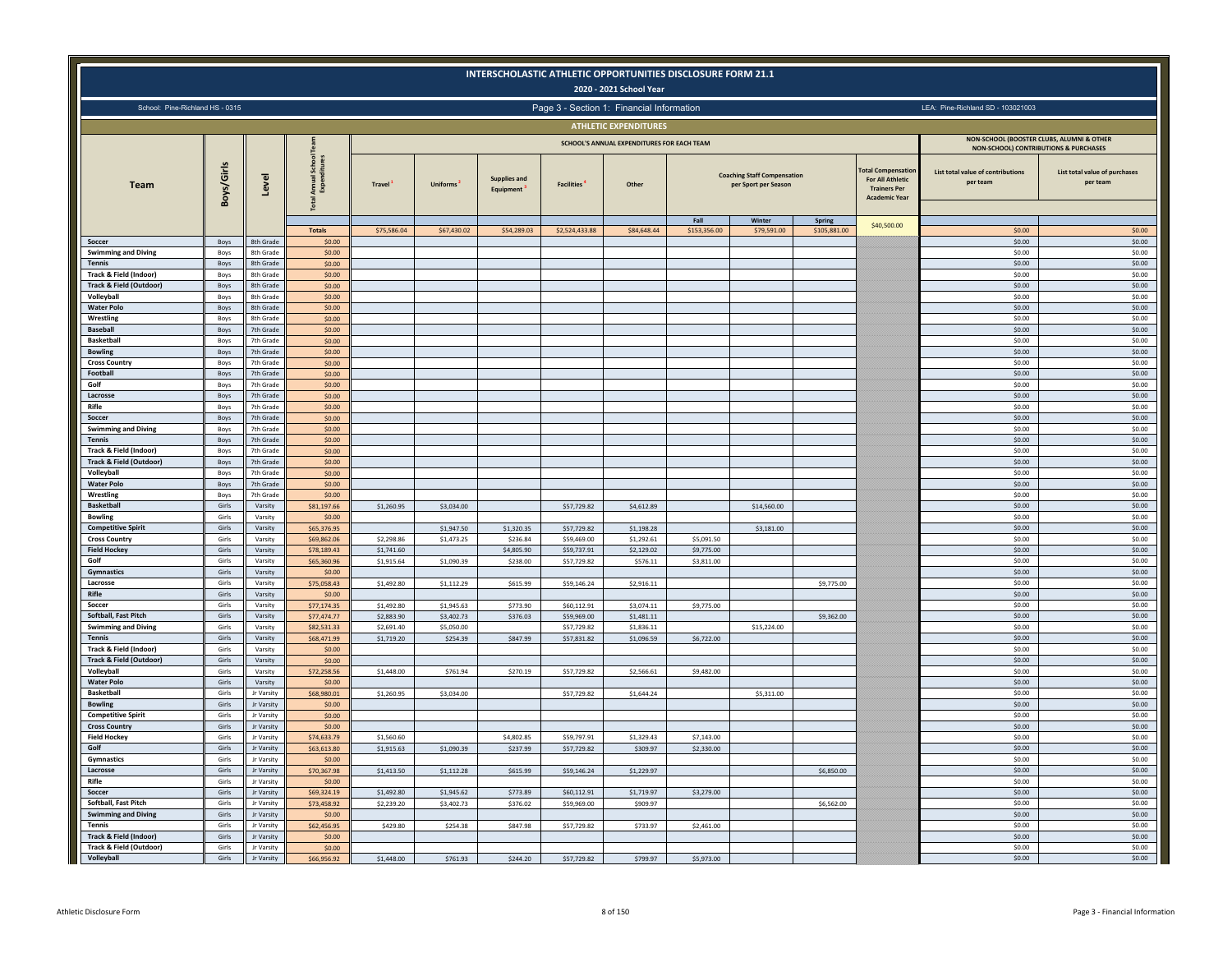|                                                              |                |                        |                                    |                     |                       | INTERSCHOLASTIC ATHLETIC OPPORTUNITIES DISCLOSURE FORM 21.1 |                   | 2020 - 2021 School Year                    |              |                                                                      |              |                                                                                               |                                                                                    |                                           |
|--------------------------------------------------------------|----------------|------------------------|------------------------------------|---------------------|-----------------------|-------------------------------------------------------------|-------------------|--------------------------------------------|--------------|----------------------------------------------------------------------|--------------|-----------------------------------------------------------------------------------------------|------------------------------------------------------------------------------------|-------------------------------------------|
| School: Pine-Richland HS - 0315                              |                |                        |                                    |                     |                       |                                                             |                   | Page 3 - Section 1: Financial Information  |              |                                                                      |              |                                                                                               | LEA: Pine-Richland SD - 103021003                                                  |                                           |
|                                                              |                |                        |                                    |                     |                       |                                                             |                   | <b>ATHLETIC EXPENDITURES</b>               |              |                                                                      |              |                                                                                               |                                                                                    |                                           |
|                                                              |                |                        |                                    |                     |                       |                                                             |                   | SCHOOL'S ANNUAL EXPENDITURES FOR EACH TEAM |              |                                                                      |              |                                                                                               | NON-SCHOOL (BOOSTER CLUBS, ALUMNI & OTHER<br>NON-SCHOOL) CONTRIBUTIONS & PURCHASES |                                           |
| Team                                                         | Boys/Girls     | Level                  | Annual School<br>Expenditures<br>ā | Travel <sup>1</sup> | Uniforms <sup>2</sup> | <b>Supplies and</b><br>Equipment                            | <b>Facilities</b> | Other                                      | Fall         | <b>Coaching Staff Compensation</b><br>per Sport per Season<br>Winter | Spring       | <b>Compensation</b><br><b>For All Athletic</b><br><b>Trainers Per</b><br><b>Academic Year</b> | List total value of contributions<br>per team                                      | List total value of purchases<br>per team |
|                                                              |                |                        | <b>Totals</b>                      | \$75,586.04         | \$67,430.02           | \$54,289.03                                                 | \$2,524,433.88    | \$84,648.44                                | \$153,356.00 | \$79,591.00                                                          | \$105,881.00 | \$40,500.00                                                                                   | \$0.00                                                                             | \$0.00                                    |
| <b>Water Polo</b><br><b>Basketball</b>                       | Girls<br>Girls | Jr Varsity<br>Freshman | \$0.00<br>\$0.00                   |                     |                       |                                                             |                   |                                            |              |                                                                      |              |                                                                                               | \$0.00<br>\$0.00                                                                   | \$0.00<br>\$0.00                          |
| <b>Bowling</b>                                               | Girls          | Freshman               | \$0.00                             |                     |                       |                                                             |                   |                                            |              |                                                                      |              |                                                                                               | \$0.00                                                                             | \$0.00                                    |
| <b>Competitive Spirit</b>                                    | Girls          | Freshman               | \$0.00                             |                     |                       |                                                             |                   |                                            |              |                                                                      |              |                                                                                               | \$0.00                                                                             | \$0.00                                    |
| <b>Cross Country</b>                                         | Girls          | Freshman               | \$0.00                             |                     |                       |                                                             |                   |                                            |              |                                                                      |              |                                                                                               | \$0.00                                                                             | \$0.00                                    |
| <b>Field Hockey</b><br>Golf                                  | Girls<br>Girls | Freshman<br>Freshman   | \$0.00<br>\$0.00                   |                     |                       |                                                             |                   |                                            |              |                                                                      |              |                                                                                               | \$0.00<br>\$0.00                                                                   | \$0.00<br>\$0.00                          |
| Gymnastics                                                   | Girls          | Freshman               | \$0.00                             |                     |                       |                                                             |                   |                                            |              |                                                                      |              |                                                                                               | \$0.00                                                                             | \$0.00                                    |
| Lacrosse                                                     | Girls          | Freshman               | \$0.00                             |                     |                       |                                                             |                   |                                            |              |                                                                      |              |                                                                                               | \$0.00                                                                             | \$0.00                                    |
| Rifle<br>Soccer                                              | Girls<br>Girls | Freshman<br>Freshman   | \$0.00<br>\$0.00                   |                     |                       |                                                             |                   |                                            |              |                                                                      |              |                                                                                               | \$0.00<br>\$0.00                                                                   | \$0.00<br>\$0.00                          |
| Softball, Fast Pitch                                         | Girls          | Freshman               | \$0.00                             |                     |                       |                                                             |                   |                                            |              |                                                                      |              |                                                                                               | \$0.00                                                                             | \$0.00                                    |
| <b>Swimming and Diving</b>                                   | Girls          | Freshman               | \$0.00                             |                     |                       |                                                             |                   |                                            |              |                                                                      |              |                                                                                               | \$0.00                                                                             | \$0.00                                    |
| <b>Tennis</b>                                                | Girls          | Freshman               | \$0.00                             |                     |                       |                                                             |                   |                                            |              |                                                                      |              |                                                                                               | \$0.00                                                                             | \$0.00                                    |
| Track & Field (Indoor)                                       | Girls          | Freshman<br>Freshman   | \$0.00                             |                     |                       |                                                             |                   |                                            |              |                                                                      |              |                                                                                               | \$0.00                                                                             | \$0.00                                    |
| <b>Track &amp; Field (Outdoor)</b><br>Volleyball             | Girls<br>Girls | Freshman               | \$0.00<br>\$0.00                   |                     |                       |                                                             |                   |                                            |              |                                                                      |              |                                                                                               | \$0.00<br>\$0.00                                                                   | \$0.00<br>\$0.00                          |
| <b>Water Polo</b>                                            | Girls          | Freshman               | \$0.00                             |                     |                       |                                                             |                   |                                            |              |                                                                      |              |                                                                                               | \$0.00                                                                             | \$0.00                                    |
| <b>Basketball</b>                                            | Girls          | 8th Grade              | \$0.00                             |                     |                       |                                                             |                   |                                            |              |                                                                      |              |                                                                                               | \$0.00                                                                             | \$0.00                                    |
| <b>Bowling</b><br><b>Competitive Spirit</b>                  | Girls<br>Girls | 8th Grade<br>8th Grade | \$0.00<br>\$0.00                   |                     |                       |                                                             |                   |                                            |              |                                                                      |              |                                                                                               | \$0.00<br>\$0.00                                                                   | \$0.00<br>\$0.00                          |
| <b>Cross Country</b>                                         | Girls          | 8th Grade              | \$0.00                             |                     |                       |                                                             |                   |                                            |              |                                                                      |              |                                                                                               | \$0.00                                                                             | \$0.00                                    |
| <b>Field Hockey</b>                                          | Girls          | 8th Grade              | \$0.00                             |                     |                       |                                                             |                   |                                            |              |                                                                      |              |                                                                                               | \$0.00                                                                             | \$0.00                                    |
| Golf                                                         | Girls          | 8th Grade              | \$0.00                             |                     |                       |                                                             |                   |                                            |              |                                                                      |              |                                                                                               | \$0.00                                                                             | \$0.00                                    |
| Gymnastics<br>Lacrosse                                       | Girls<br>Girls | 8th Grade<br>8th Grade | \$0.00<br>\$0.00                   |                     |                       |                                                             |                   |                                            |              |                                                                      |              |                                                                                               | \$0.00<br>\$0.00                                                                   | \$0.00<br>\$0.00                          |
| Rifle                                                        | Girls          | 8th Grade              | \$0.00                             |                     |                       |                                                             |                   |                                            |              |                                                                      |              |                                                                                               | \$0.00                                                                             | \$0.00                                    |
| Soccer                                                       | Girls          | 8th Grade              | \$0.00                             |                     |                       |                                                             |                   |                                            |              |                                                                      |              |                                                                                               | \$0.00                                                                             | \$0.00                                    |
| Softball, Fast Pitch                                         | Girls          | 8th Grade              | \$0.00                             |                     |                       |                                                             |                   |                                            |              |                                                                      |              |                                                                                               | \$0.00                                                                             | \$0.00                                    |
| <b>Swimming and Diving</b><br><b>Tennis</b>                  | Girls<br>Girls | 8th Grade<br>8th Grade | \$0.00<br>\$0.00                   |                     |                       |                                                             |                   |                                            |              |                                                                      |              |                                                                                               | \$0.00<br>\$0.00                                                                   | \$0.00<br>\$0.00                          |
| Track & Field (Indoor)                                       | Girls          | 8th Grade              | \$0.00                             |                     |                       |                                                             |                   |                                            |              |                                                                      |              |                                                                                               | \$0.00                                                                             | \$0.00                                    |
| <b>Track &amp; Field (Outdoor)</b>                           | Girls          | 8th Grade              | \$0.00                             |                     |                       |                                                             |                   |                                            |              |                                                                      |              |                                                                                               | \$0.00                                                                             | \$0.00                                    |
| Volleyball                                                   | Girls          | 8th Grade              | \$0.00                             |                     |                       |                                                             |                   |                                            |              |                                                                      |              |                                                                                               | \$0.00                                                                             | \$0.00                                    |
| <b>Water Polo</b><br><b>Basketball</b>                       | Girls<br>Girls | 8th Grade<br>7th Grade | \$0.00<br>\$0.00                   |                     |                       |                                                             |                   |                                            |              |                                                                      |              |                                                                                               | \$0.00<br>\$0.00                                                                   | \$0.00<br>\$0.00                          |
| <b>Bowling</b>                                               | Girls          | 7th Grade              | \$0.00                             |                     |                       |                                                             |                   |                                            |              |                                                                      |              |                                                                                               | \$0.00                                                                             | \$0.00                                    |
| <b>Competitive Spirit</b>                                    | Girls          | 7th Grade              | \$0.00                             |                     |                       |                                                             |                   |                                            |              |                                                                      |              |                                                                                               | \$0.00                                                                             | \$0.00                                    |
| <b>Cross Country</b>                                         | Girls          | 7th Grade              | \$0.00                             |                     |                       |                                                             |                   |                                            |              |                                                                      |              |                                                                                               | \$0.00                                                                             | \$0.00                                    |
| <b>Field Hockey</b><br>Golf                                  | Girls<br>Girls | 7th Grade<br>7th Grade | \$0.00<br>\$0.00                   |                     |                       |                                                             |                   |                                            |              |                                                                      |              |                                                                                               | \$0.00<br>\$0.00                                                                   | \$0.00<br>\$0.00                          |
| Gymnastics                                                   | Girls          | 7th Grade              | \$0.00                             |                     |                       |                                                             |                   |                                            |              |                                                                      |              |                                                                                               | \$0.00                                                                             | \$0.00                                    |
| Lacrosse                                                     | Girls          | 7th Grade              | \$0.00                             |                     |                       |                                                             |                   |                                            |              |                                                                      |              |                                                                                               | \$0.00                                                                             | \$0.00                                    |
| Rifle<br>Soccer                                              | Girls          | 7th Grade              | \$0.00                             |                     |                       |                                                             |                   |                                            |              |                                                                      |              |                                                                                               | \$0.00                                                                             | \$0.00                                    |
| Softball, Fast Pitch                                         | Girls<br>Girls | 7th Grade<br>7th Grade | \$0.00<br>\$0.00                   |                     |                       |                                                             |                   |                                            |              |                                                                      |              |                                                                                               | \$0.00<br>\$0.00                                                                   | \$0.00<br>\$0.00                          |
| <b>Swimming and Diving</b>                                   | Girls          | 7th Grade              | \$0.00                             |                     |                       |                                                             |                   |                                            |              |                                                                      |              |                                                                                               | \$0.00                                                                             | \$0.00                                    |
| <b>Tennis</b>                                                | Girls          | 7th Grade              | \$0.00                             |                     |                       |                                                             |                   |                                            |              |                                                                      |              |                                                                                               | \$0.00                                                                             | \$0.00                                    |
| Track & Field (Indoor)<br><b>Track &amp; Field (Outdoor)</b> | Girls          | 7th Grade<br>7th Grade | \$0.00                             |                     |                       |                                                             |                   |                                            |              |                                                                      |              |                                                                                               | \$0.00<br>\$0.00                                                                   | \$0.00<br>\$0.00                          |
| Volleyball                                                   | Girls<br>Girls | 7th Grade              | \$0.00<br>\$0.00                   |                     |                       |                                                             |                   |                                            |              |                                                                      |              |                                                                                               | \$0.00                                                                             | \$0.00                                    |
| <b>Water Polo</b>                                            | Girls          | 7th Grade              | \$0.00                             |                     |                       |                                                             |                   |                                            |              |                                                                      |              |                                                                                               | \$0.00                                                                             | \$0.00                                    |
|                                                              |                |                        |                                    |                     |                       |                                                             |                   |                                            |              |                                                                      |              |                                                                                               |                                                                                    |                                           |

**1 Travel (transportation, housing furnished during travel & per diem dining allowances).**

**2 Purchase and/or Replacement of Athletic Uniforms (clothing for practice & competition).**

**3 Purchase and/or Replacement of Equipment and Supplies.**

**4 Expenditures for Construction, Renovation, Maintenance, Rental, Expansion and Repair of Athletic Facilities.**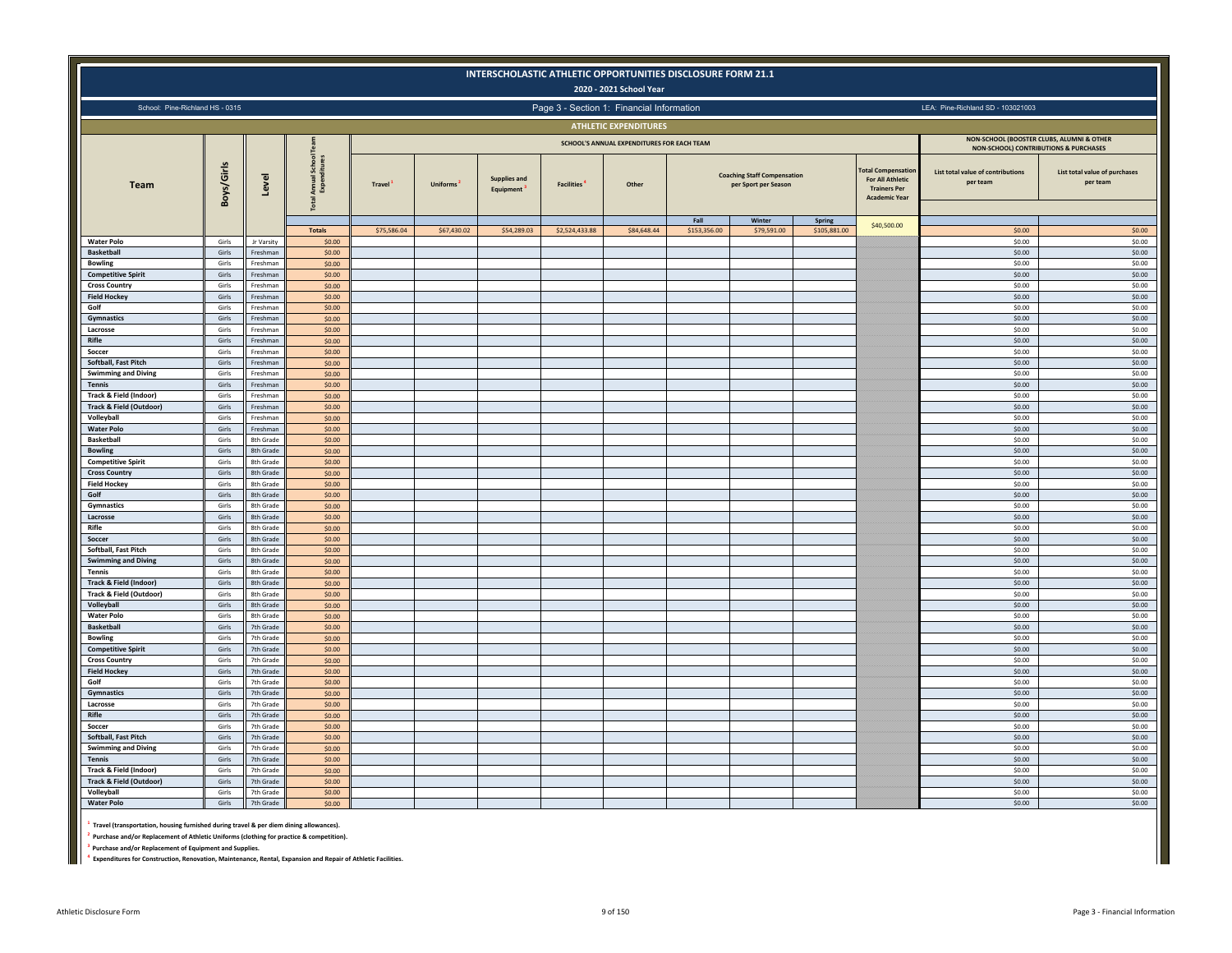|                                                                                                                                                                                                              |                                                                                                                                                                                                                                                                                                                                                                                       |  |               |             |             | INTERSCHOLASTIC ATHLETIC OPPORTUNITIES DISCLOSURE FORM 21.1 |                | 2020 - 2021 School Year                   |              |             |              |             |                                   |        |  |
|--------------------------------------------------------------------------------------------------------------------------------------------------------------------------------------------------------------|---------------------------------------------------------------------------------------------------------------------------------------------------------------------------------------------------------------------------------------------------------------------------------------------------------------------------------------------------------------------------------------|--|---------------|-------------|-------------|-------------------------------------------------------------|----------------|-------------------------------------------|--------------|-------------|--------------|-------------|-----------------------------------|--------|--|
| School: Pine-Richland HS - 0315                                                                                                                                                                              |                                                                                                                                                                                                                                                                                                                                                                                       |  |               |             |             |                                                             |                | Page 3 - Section 1: Financial Information |              |             |              |             | LEA: Pine-Richland SD - 103021003 |        |  |
|                                                                                                                                                                                                              |                                                                                                                                                                                                                                                                                                                                                                                       |  |               |             |             |                                                             |                | <b>ATHLETIC EXPENDITURES</b>              |              |             |              |             |                                   |        |  |
|                                                                                                                                                                                                              | NON-SCHOOL (BOOSTER CLUBS, ALUMNI & OTHER<br>SCHOOL'S ANNUAL EXPENDITURES FOR EACH TEAM<br>NON-SCHOOL) CONTRIBUTIONS & PURCHASES<br><b>Total Compensation</b><br><b>in</b>                                                                                                                                                                                                            |  |               |             |             |                                                             |                |                                           |              |             |              |             |                                   |        |  |
| <b>Team</b>                                                                                                                                                                                                  | Girls<br>List total value of contributions<br>List total value of purchases<br><b>Coaching Staff Compensation</b><br>$\overline{\omega}$<br>Supplies and<br><b>For All Athletic</b><br>per team<br>per team<br>Travel <sup>1</sup><br>Uniforms <sup>2</sup><br>Other<br>per Sport per Season<br><b>Facilities</b><br><b>Trainers Per</b><br>Equipment<br>Boy:<br><b>Academic Year</b> |  |               |             |             |                                                             |                |                                           |              |             |              |             |                                   |        |  |
|                                                                                                                                                                                                              |                                                                                                                                                                                                                                                                                                                                                                                       |  |               |             |             |                                                             |                |                                           | Fall         | Winter      | Spring       |             |                                   |        |  |
|                                                                                                                                                                                                              |                                                                                                                                                                                                                                                                                                                                                                                       |  | <b>Totals</b> | \$75,586.04 | \$67,430.02 | \$54,289.03                                                 | \$2,524,433.88 | \$84,648.44                               | \$153,356.00 | \$79,591.00 | \$105,881.00 | \$40,500.00 | \$0.00                            | \$0.00 |  |
| Note: For a facility shared by multiple teams, calculate per team cost by dividing<br>total facility expenditures by number of teams using facility or by using<br>the percentage of time used by each team. |                                                                                                                                                                                                                                                                                                                                                                                       |  |               |             |             |                                                             |                |                                           |              |             |              |             |                                   |        |  |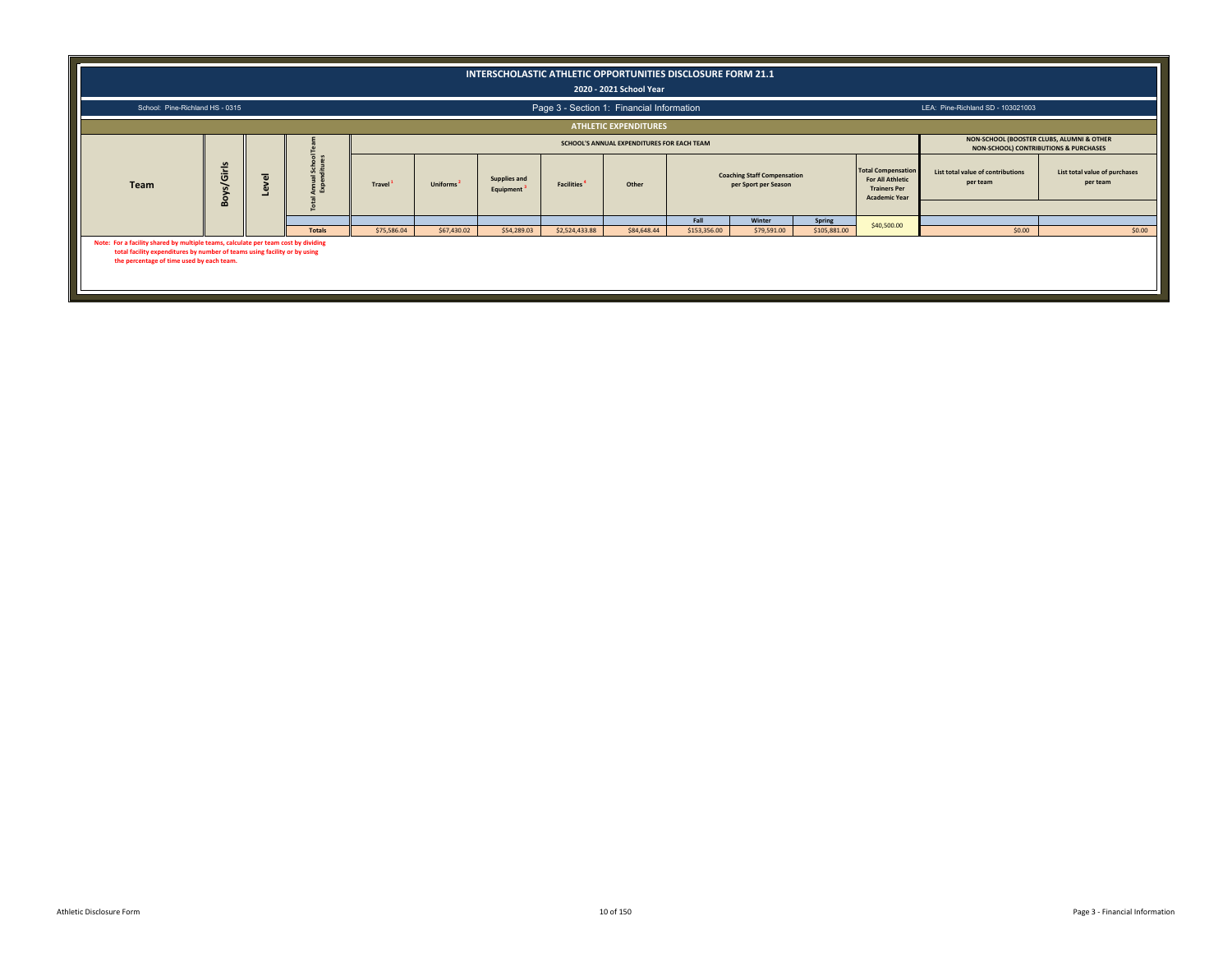|                                 |                                                                                                                    |                                                    |                        |                                   |                                       |                         | INTERSCHOLASTIC ATHLETIC OPPORTUNITIES DISCLOSURE FORM 21.1                               | 2020 - 2021 School Year |                                             |                                                    |                        |                                   |                                       |                         |                                                                          |              |
|---------------------------------|--------------------------------------------------------------------------------------------------------------------|----------------------------------------------------|------------------------|-----------------------------------|---------------------------------------|-------------------------|-------------------------------------------------------------------------------------------|-------------------------|---------------------------------------------|----------------------------------------------------|------------------------|-----------------------------------|---------------------------------------|-------------------------|--------------------------------------------------------------------------|--------------|
| School: Pine-Richland HS - 0315 |                                                                                                                    |                                                    |                        |                                   |                                       |                         | Page 5 - Section 1: Gender and Race/Ethnicity Information                                 |                         |                                             |                                                    |                        |                                   | LEA: Pine-Richland SD - 103021003     |                         |                                                                          |              |
|                                 | <b>School Totals</b><br><b>Athletic Program Totals</b><br><b>Race/Ethnicity Code</b><br><b>Race/Ethnicity Code</b> |                                                    |                        |                                   |                                       |                         |                                                                                           |                         |                                             |                                                    |                        |                                   |                                       |                         |                                                                          |              |
| Gender                          | American<br>Indian/Alaskan<br><b>Native</b>                                                                        | <b>Black/African</b><br>American<br>(Not Hispanic) | Hispanic<br>(Any Race) | White/Caucasian<br>(Not Hispanic) | <b>Multi-Racial</b><br>(Not Hispanic) | Asian<br>(Not Hispanic) | <b>Native</b><br><b>Hawaiian or</b><br><b>Other Pacific</b><br>Islander<br>(Not Hispanic) | <b>Total</b>            | American<br>Indian/Alaskan<br><b>Native</b> | <b>Black/African</b><br>American<br>(Not Hispanic) | Hispanic<br>(Any Race) | White/Caucasian<br>(Not Hispanic) | <b>Multi-Racial</b><br>(Not Hispanic) | Asian<br>(Not Hispanic) | Native Hawaiian<br>or Other Pacific<br><b>Islander</b><br>(Not Hispanic) | <b>Total</b> |
| Male                            | $\ast$                                                                                                             | 11                                                 | 23                     | 670                               | *                                     | 37                      |                                                                                           | 749                     |                                             | 5                                                  | 14                     | 374                               |                                       | 18                      | $\Omega$                                                                 | 413          |
| Female                          | $\ast$                                                                                                             | $\ast$                                             | 18                     | 594                               | $\ast$                                | 37                      | <sup>0</sup>                                                                              | 679                     |                                             |                                                    |                        | 242                               |                                       | q                       | $\Omega$                                                                 | 263          |
| <b>Total</b>                    | *                                                                                                                  | $\ast$                                             | 41                     | 1,264                             | *                                     | 74                      | $\Omega$                                                                                  | 1,428                   |                                             | 10                                                 | 16                     | 616                               |                                       | 27                      | $\mathbf{0}$                                                             | 676          |

Note: Some information has been redacted in order to protect individual idendtification